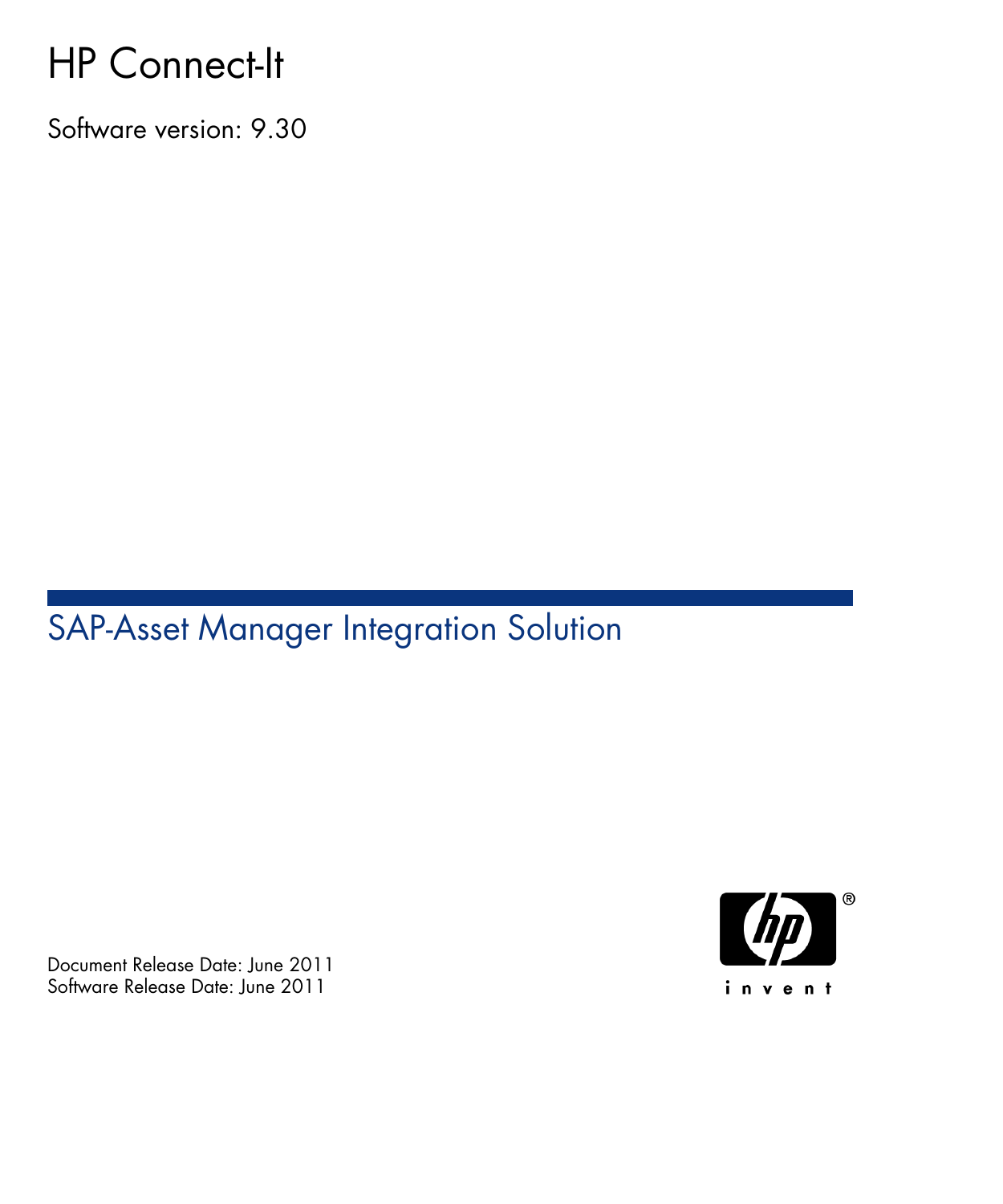## Legal Notices

#### **Copyright Notices**

© Copyright 1994-2011 Hewlett-Packard Development Company, L.P.

#### **Restricted Rights Legend**

Confidential computer software.

Valid license from HP required for possession, use or copying.

Consistent with FAR 12.211 and 12.212, Commercial Computer Software, Computer Software Documentation, and Technical Data for Commercial Items are licensed to the U.S. Government under vendor's standard commercial license.

#### **Warranty**

The only warranties for HP products and services are set forth in the express warranty statements accompanying such products and services.

Nothing herein should be construed as constituting an additional warranty.

HP shall not be liable for technical or editorial errors or omissions contained herein.

The information contained herein is subject to change without notice.

For information about third-party and/or open source license agreements, or to view open source code, use one of the following ways:

- <sup>n</sup> In the ThirdParty directory of the software installation CD-ROM
- n In the directories in which the binary files of the third-party and/or open source tools are located after installation of the software.
- n Through the component's url indicated in the **Open Source and Third-Party Software License Agreements** guide

#### **Trademark Notices**

- n Adobe®, Adobe logo®, Acrobat® and Acrobat Logo® are trademarks of Adobe Systems Incorporated.
- n Corel® and Corel logo® are trademarks or registered trademarks of Corel Corporation or Corel Corporation Limited.
- Java is a registered trademark of Oracle and/or its affiliates.
- n Microsoft®, Windows®, Windows NT®, Windows® XP, Windows Mobile® and Windows Vista® are U.S. registered trademarks of Microsoft Corporation.
- Oracle® is a registered trademark of Oracle Corporation and/or its affiliates.
- UNIX<sup>®</sup> is a registered trademark of The Open Group.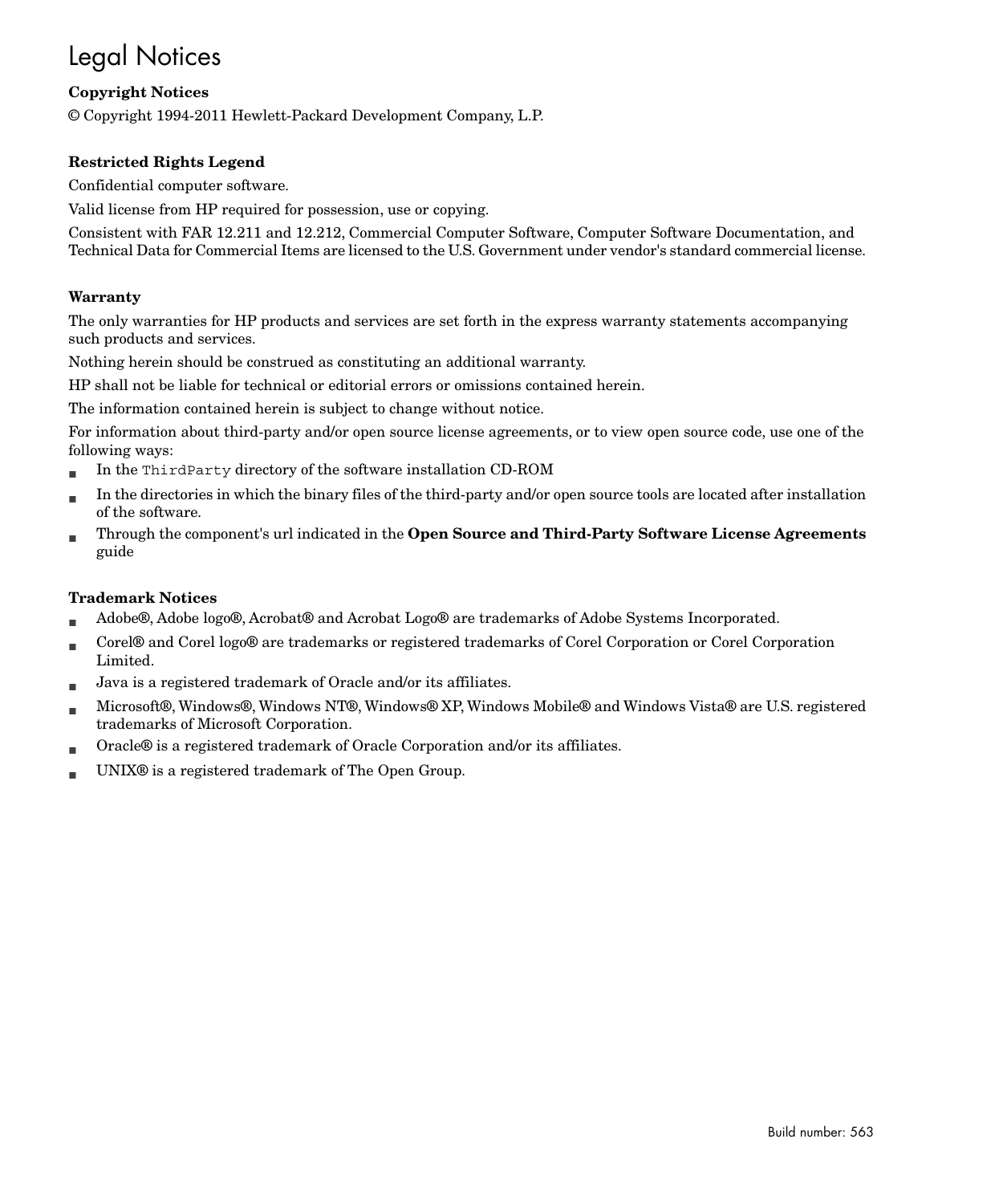# Table of Contents

| Who is the SAP-Asset Manager integration solution intended for? 9                           |                      |
|---------------------------------------------------------------------------------------------|----------------------|
| Chapter 1. Overview                                                                         | 11                   |
| Why integrate Asset Manager and SAP?<br>SAP communication standards (IDOC and BAPI)         | 11<br>12<br>13       |
| Chapter 2. Installation and configuration                                                   | 15                   |
| Installing and configuring the SAP server $\ldots$<br>Installing and configuring Connect-It | 15<br>16<br>16<br>17 |
| Chapter 3. Integrating reference data                                                       | 19                   |
|                                                                                             | 19<br>21             |
| Chapter 4. Integration of procurement 25                                                    |                      |
| Strategy 1: Budgetary validation in SAP $\ldots$ , 26                                       |                      |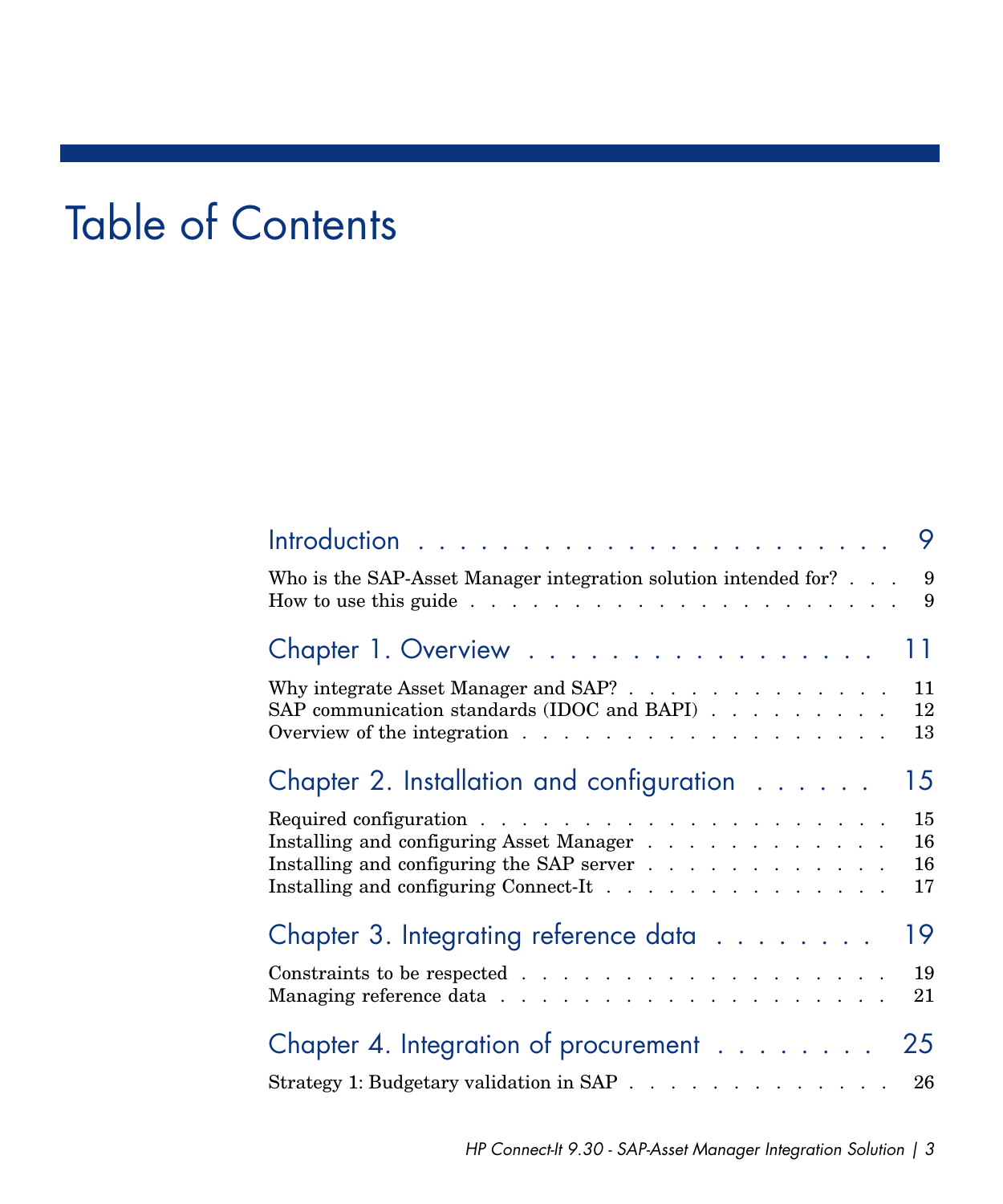| Strategy 2: Budgetary validation in Asset Manager 27      |  |  |  |  |  |  |  |  |  |  |  |  |  |  |
|-----------------------------------------------------------|--|--|--|--|--|--|--|--|--|--|--|--|--|--|
| Connect-It scenarios, SAP document types and RFCs used 28 |  |  |  |  |  |  |  |  |  |  |  |  |  |  |
|                                                           |  |  |  |  |  |  |  |  |  |  |  |  |  |  |
|                                                           |  |  |  |  |  |  |  |  |  |  |  |  |  |  |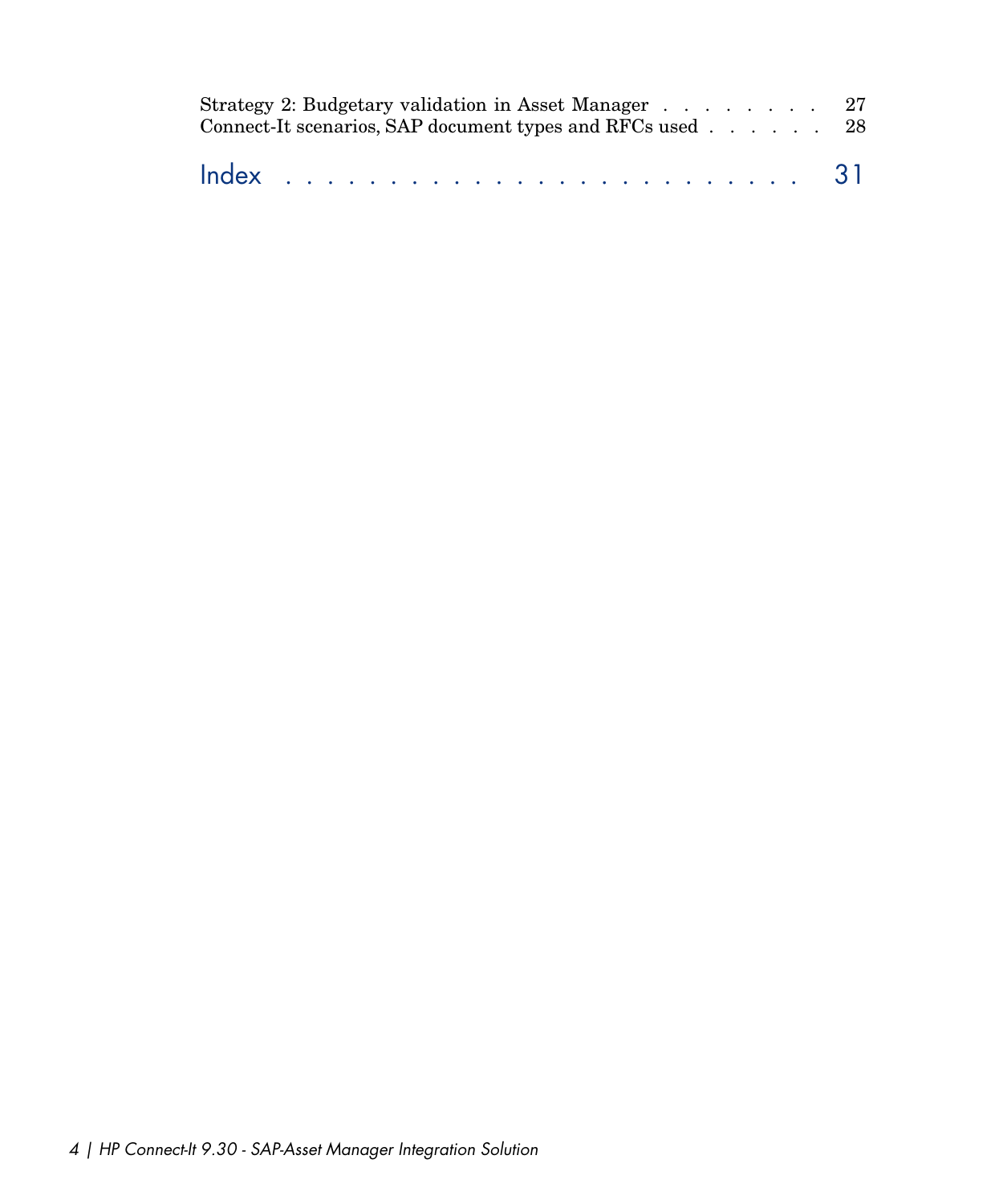# List of Figures

| 3.1. Managing reference data $\ldots$ 22                                                          |  |  |  |  |  |  |  |
|---------------------------------------------------------------------------------------------------|--|--|--|--|--|--|--|
| 4.1. Procurement management - Strategy 1 26                                                       |  |  |  |  |  |  |  |
| 4.2. Procurement management - Strategy 2 $\ldots$ $\ldots$ $\ldots$ $\ldots$ $\ldots$ $\ldots$ 27 |  |  |  |  |  |  |  |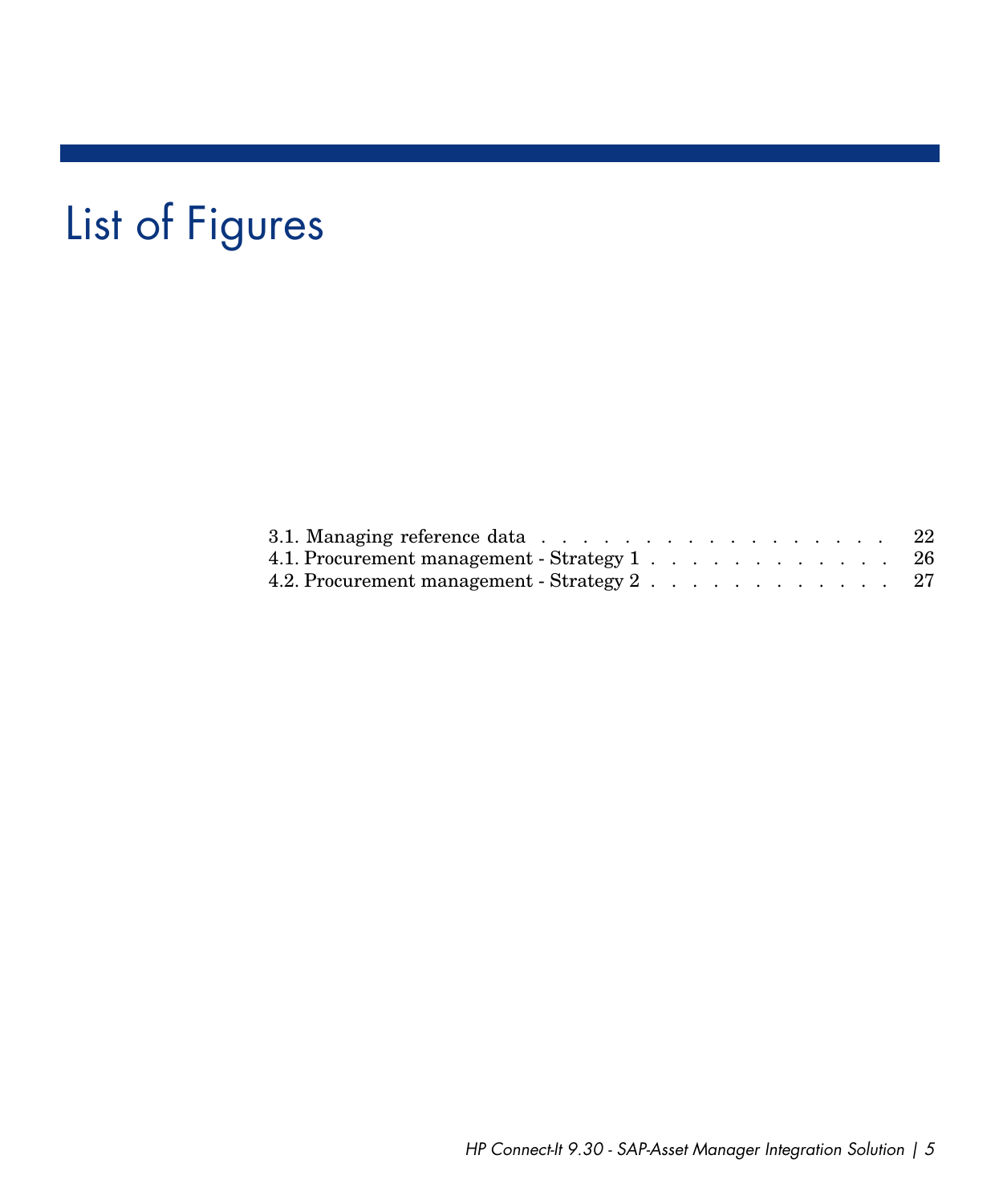*6 | HP Connect-It 9.30 - SAP-Asset Manager Integration Solution*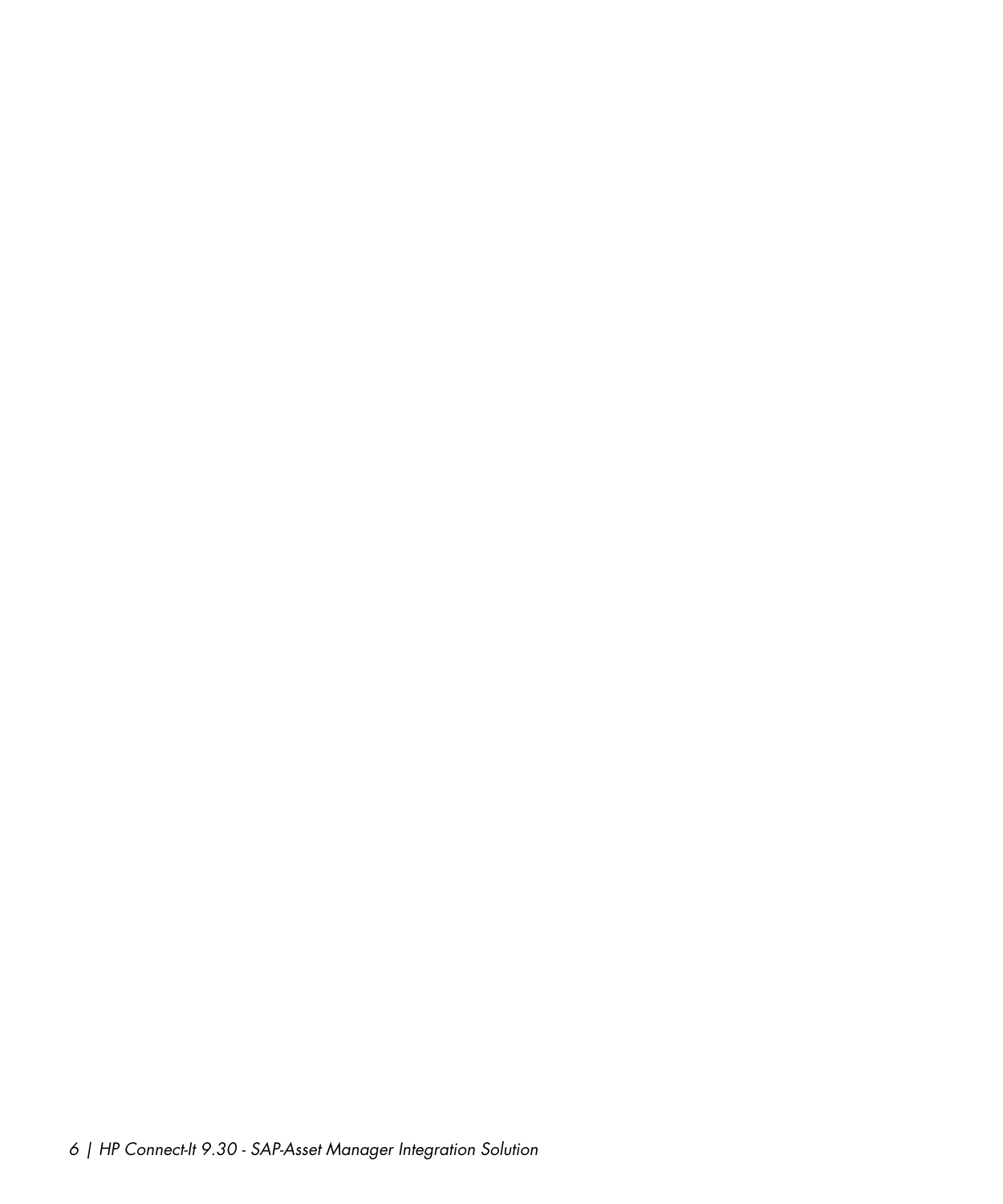# List of Tables

| 3.1. Integration of reference data - Scenarios and document types used               |     |
|--------------------------------------------------------------------------------------|-----|
| a caracteristic contracts of a caracteristic contracts of a caracteristic contracts. | -22 |
| 4.1. Integration of procurement - Scenarios, document types and RFCs                 |     |
|                                                                                      | -28 |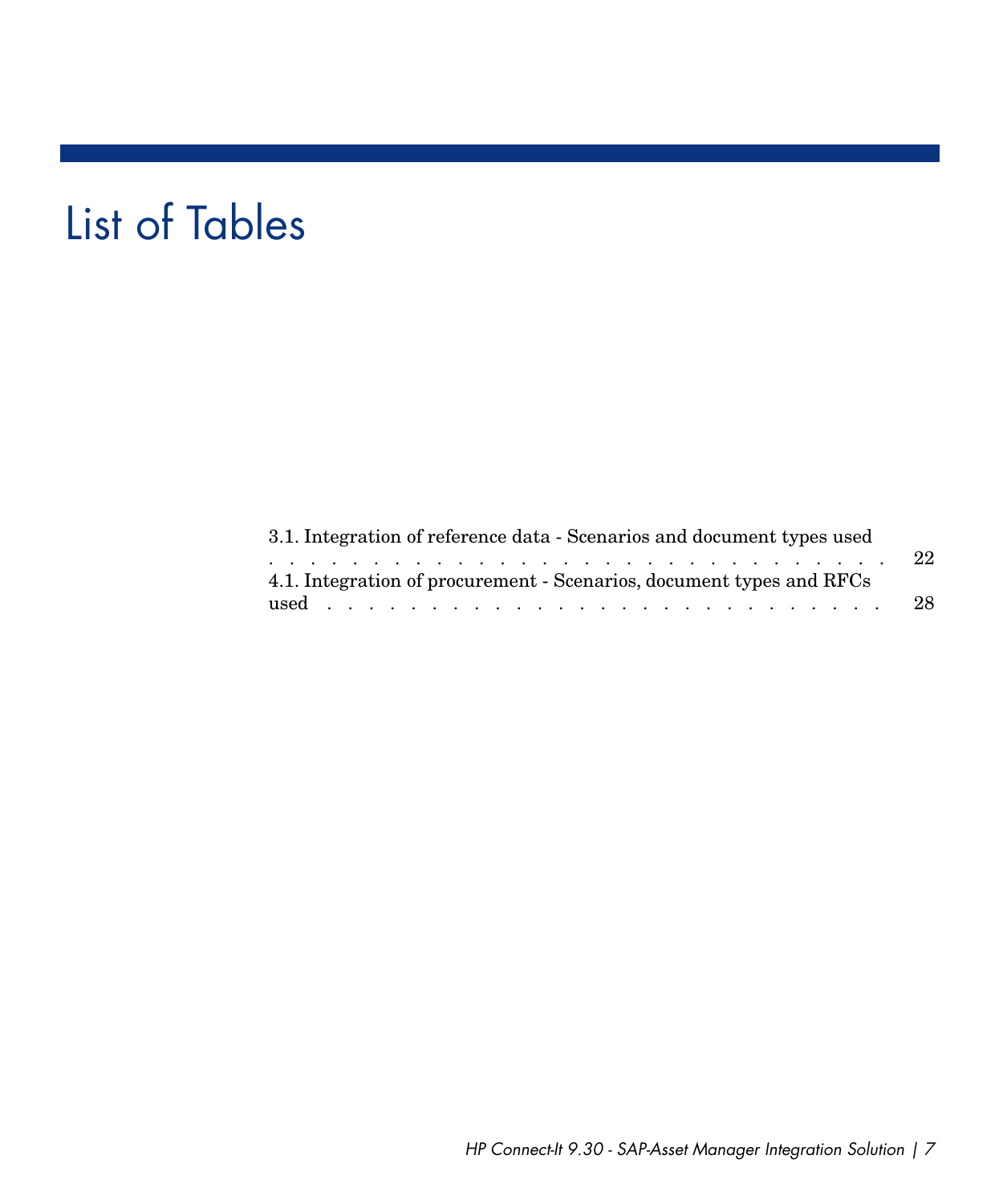*8 | HP Connect-It 9.30 - SAP-Asset Manager Integration Solution*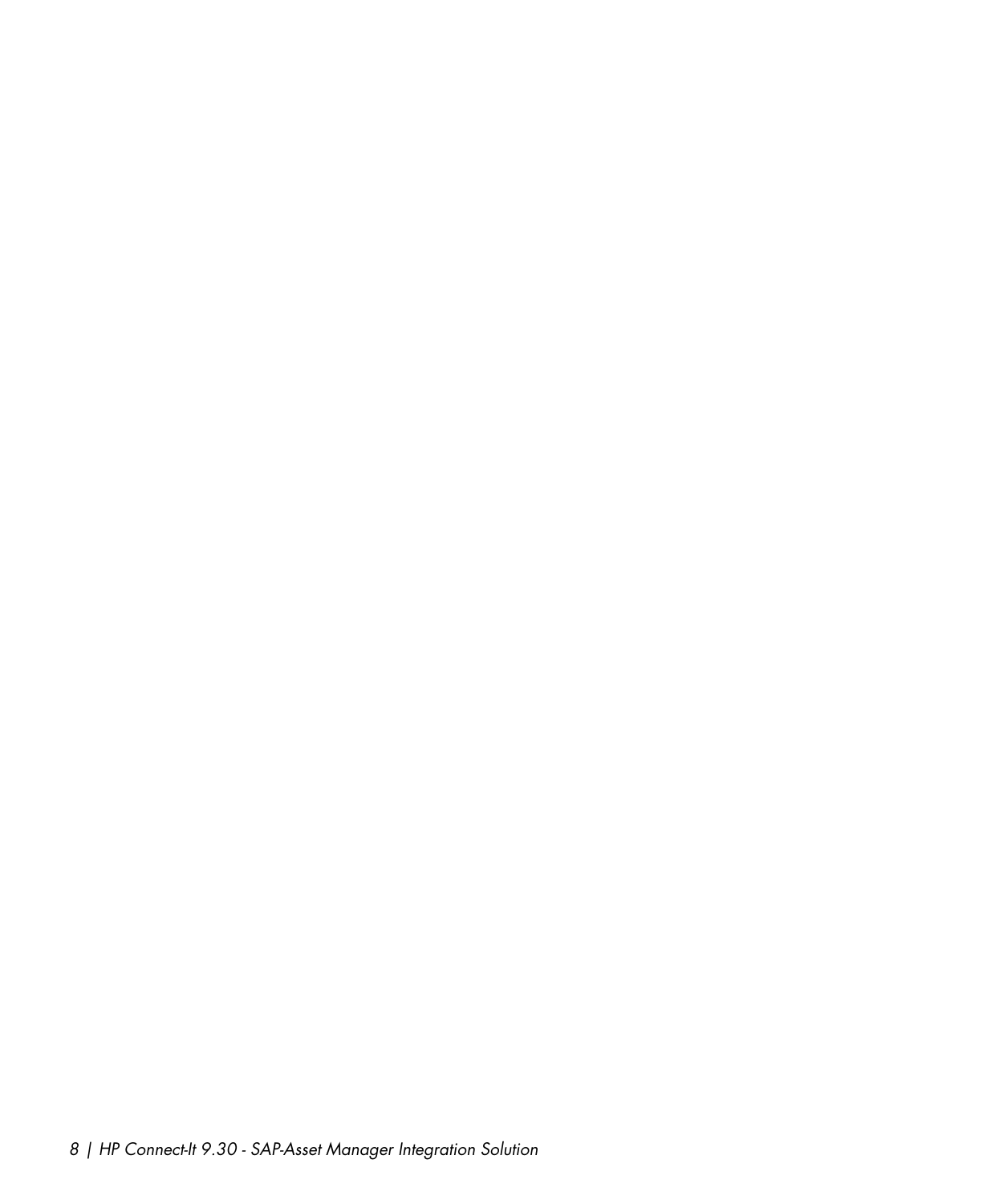## **Introduction**

#### <span id="page-8-0"></span>Who is the SAP-Asset Manager integration solution intended for?

The SAP-Asset Manager integration solution is aimed at companie who wish to use both SAP and Asset Manager.

In general, it is implemented by a consultant with expertise in the following domains:

- <span id="page-8-1"></span>■ Structure and functionality of Asset Manager.
- Structure and functionality of SAP.
- Using Connect-It.

#### How to use this guide

#### **Chapter [Overview](#page-10-0)**

This chapter explains how the SAP-Asset Manager integration solution is designed.

#### **Chapter [Installation and configuration](#page-14-0)**

This chapter explains how to install and configure the different components of the SAP-Asset Manager integration solution.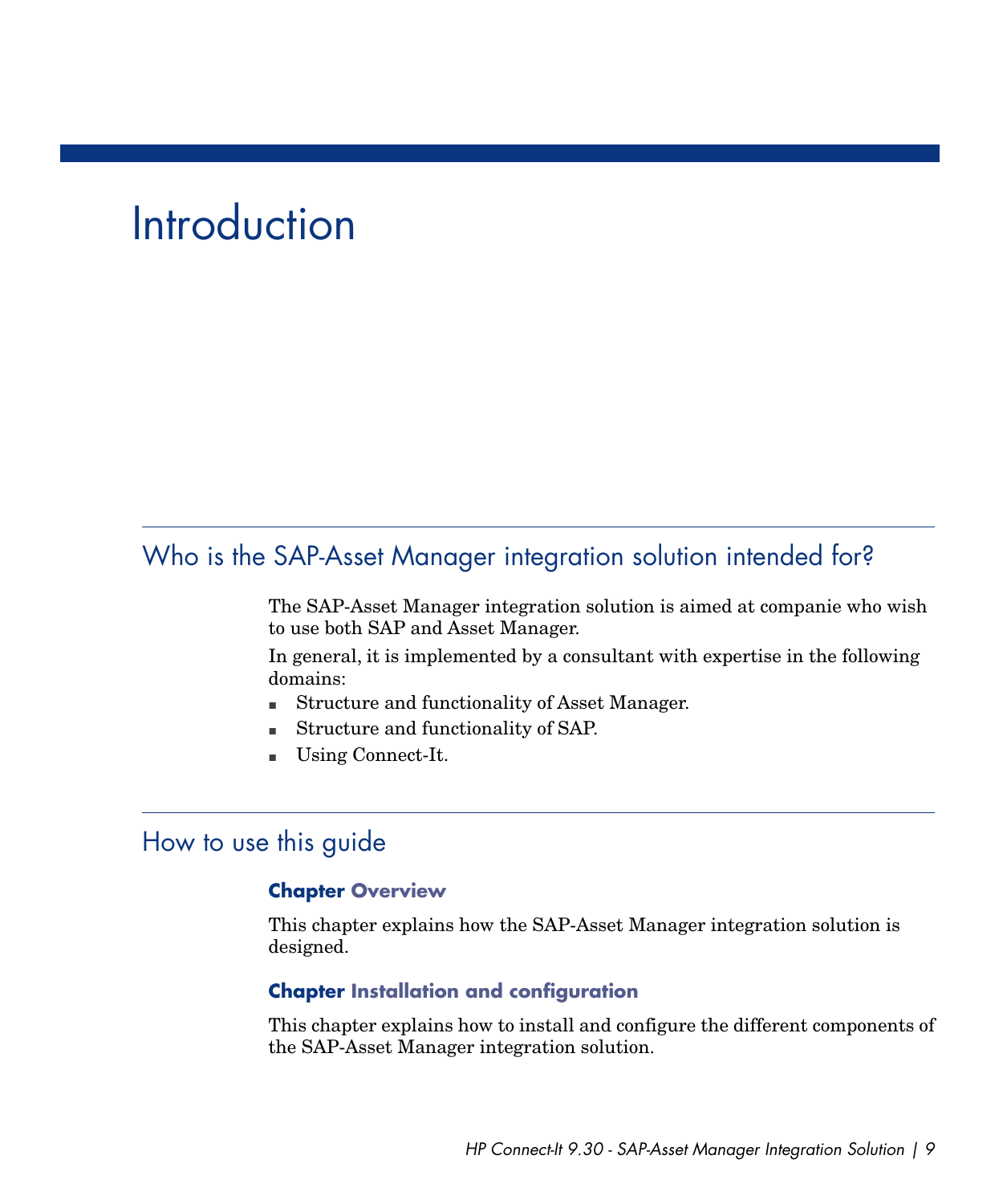#### **Chapter [Integrating reference data](#page-18-0)**

This chapter explains how to maintain two reference data sets together in both SAP and Asset Manager.

#### **Chapter [Integration of procurement](#page-24-0)**

This chapter explains how to manage a procurement cycle implemented across SAP and Asset Manager.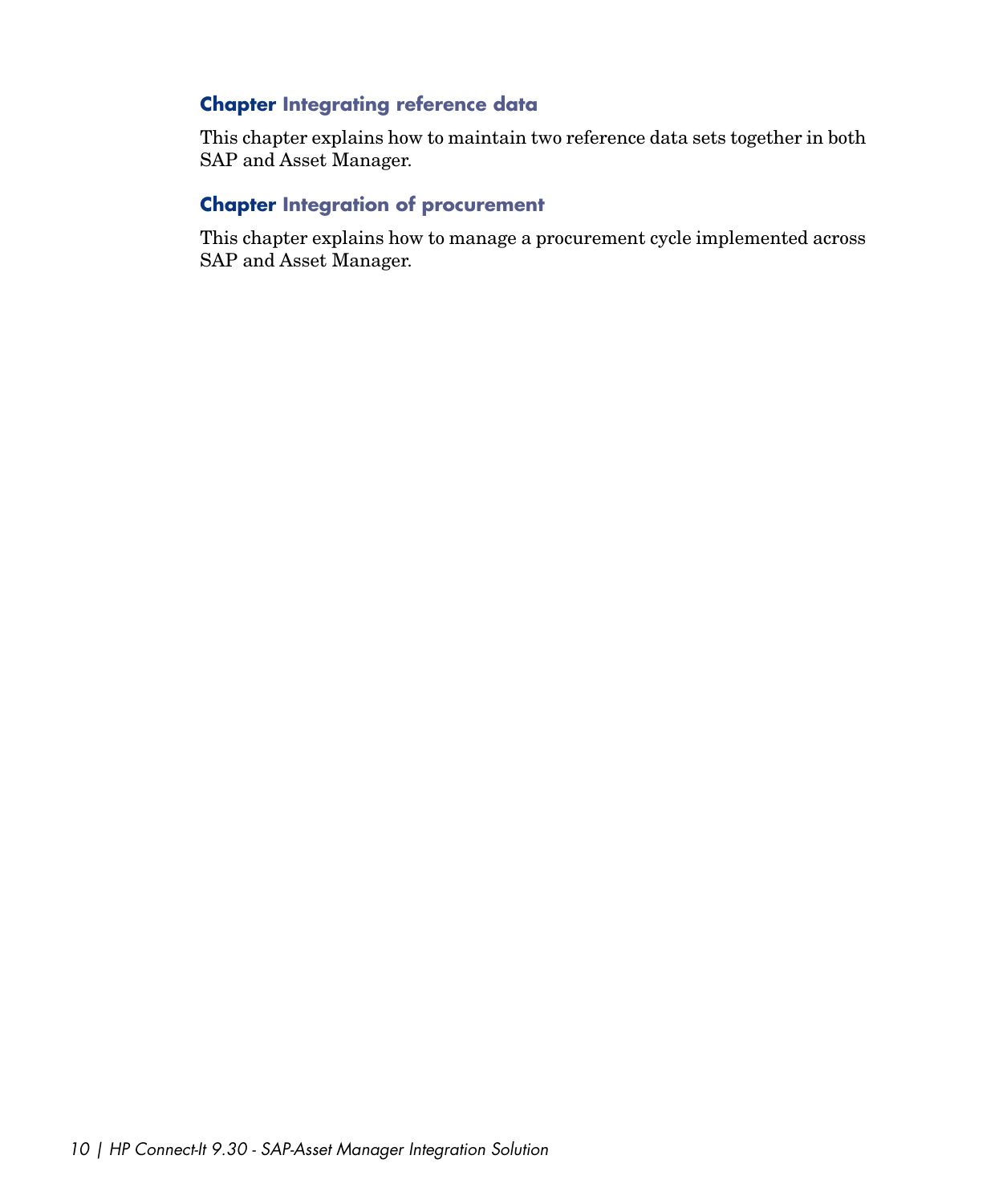## **Overview**

<span id="page-10-0"></span>The SAP-Asset Manager integration solution is intended to be used as the basis for transferring data between the Asset Manager and SAP databases.

You can use it as source material for setting up processes suited to your own enterprise.

<span id="page-10-2"></span>Transferring data between the two databases enables you to manage processes relying on both Asset Manager and SAP, while maintaining data integrity (for procurement management, in particular).

The integration solution can be adapted to your needs if required:

- <span id="page-10-1"></span><sup>n</sup> Modifying the list of transferred fields.
- Adding tables to be transferred.
- $E_{\rm E}$  Etc.

#### Why integrate Asset Manager and SAP?

Asset Manager and SAP are best-of-breed applications in their respective domains:

- <sup>n</sup> Asset Manager, as an asset management solution, particularly suited for IT assets,
- SAP, as an ERP (Enterprise Resource Planning) solution.

On the whole, their zones of application are different but there are areas of overlap.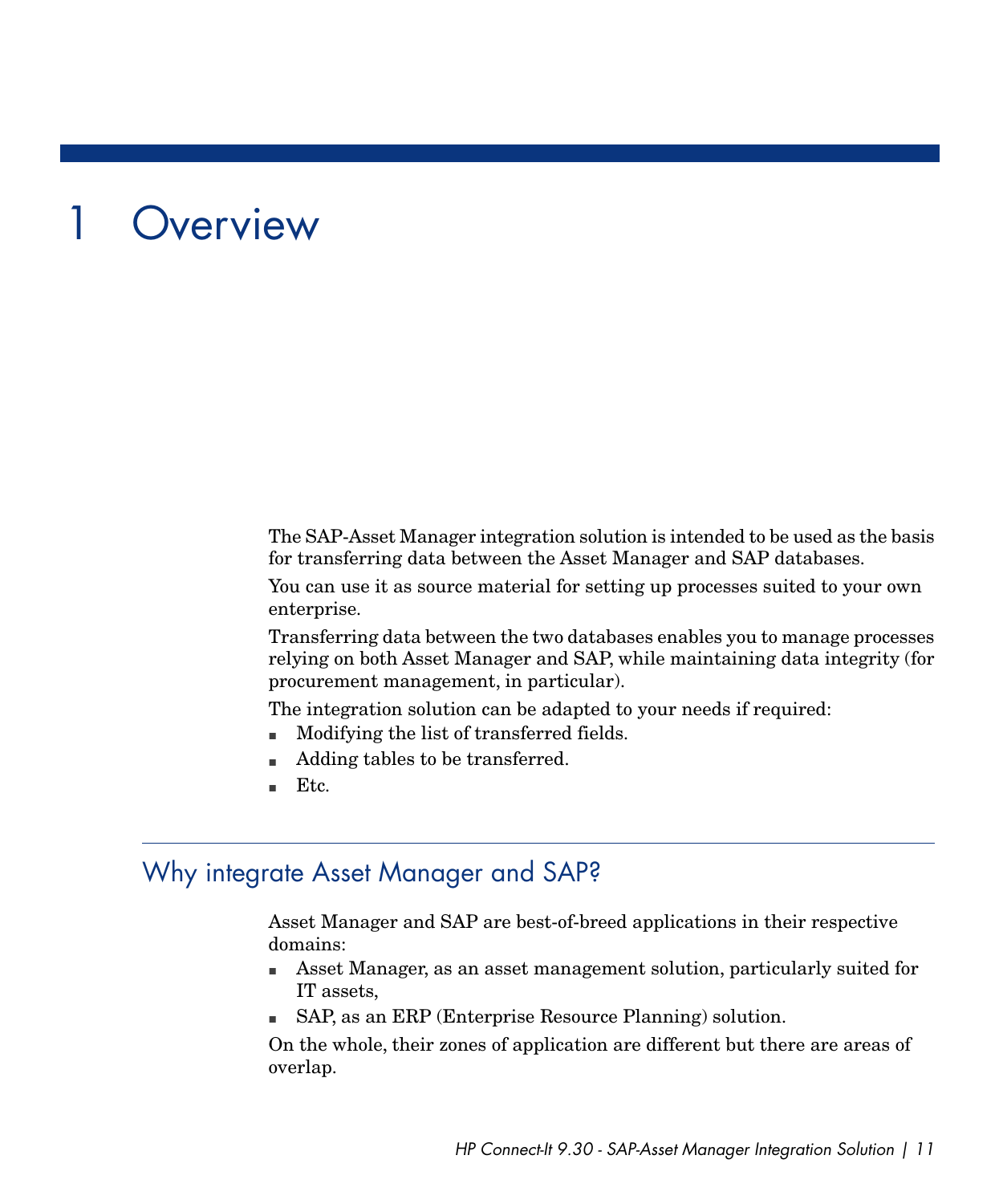SAP excels in its ability to handle complex projects and go into great financial detail.

Asset Manager excels in its ability to manage complex assets (IT assets in particular), elaborate processes (using workflows, for example, tp manage procurement processes), maintain an inventory, manage licenses and detail expenses.

Integrating both packages enables you to make the most of their respective advantages and automate the maintenance of common data:

- For those processes that overlap, you will be using either Asset Manager, or SAP, depending on the phase of the process.
- <sup>n</sup> Common reference data, except supplier catalogs and models, will be managed manually in one of the applications: SAP. The updating of this data is automated using the SAP-Asset Manager integration solution.
- <span id="page-11-0"></span><sup>n</sup> Supplier catalogs are managed by hand in one of two Asset Manager software suites. This data does not appear in SAP.

## SAP communication standards (IDOC and BAPI)

<span id="page-11-1"></span>SAP uses two standard protocols to exchange data with other applications:

<span id="page-11-2"></span>**IDOC**: Enables SAP to produce or consume documents in the form of files. The documents produced can be imported by external applications. In turn, external applications can produce documents in the IDOC format that can be consumed by SAP.

SAP has several IDOC document types as standard (IDOC Data Types).

The production or consumption of IDOC documents can be automated in SAP.

IDOC enables you to asynchronously transfer data between SAP and other applications.

<span id="page-11-3"></span>**BAPI** (Business API): Enables SAP to exchange data with external applications without using files.

SAP has several BAPI data types as standard (Remote Function Calls).

The triggering of the exchange of BAPI data must be initiated by an external application.

BAPI enables you to synchronously transfer data between SAP and other applications.

**ALE:** This standard is used to process IDoc files in synchronous and asynchronous mode.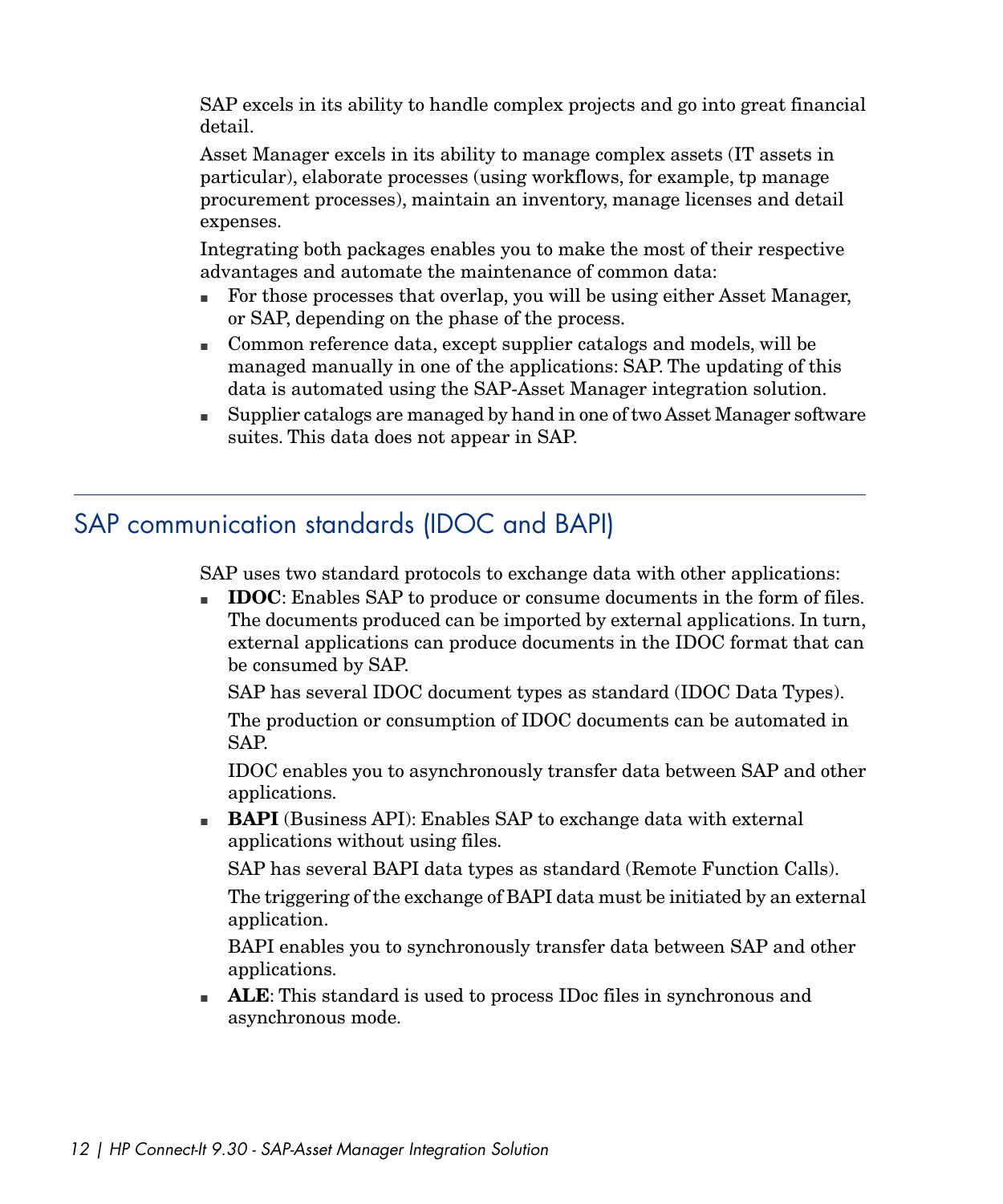## Overview of the integration

<span id="page-12-0"></span>The integration of SAP and Asset Manager is performed using Connect-It. The integration uses the following connectors:

- <span id="page-12-1"></span><sup>n</sup> Asset Manager
- <sup>n</sup> SAP BAPI
- <sup>n</sup> SAP IDOC

Scenarios are provided for the data transfer.

<span id="page-12-3"></span>Some of these scenarios use IDOC:

- IGetPeople.scn
- IGetCompany.scn
- <sup>n</sup> IGetCostcenter.scn
- <span id="page-12-2"></span><sup>n</sup> IGetInvoice.scn

Other scenarios use BAPI:

- <sup>n</sup> BAPI\_CREATE\_REQUEST.scn
- <sup>n</sup> BAPI\_CREATE\_PO.scn
- **n** BAPI RECEIVE.scn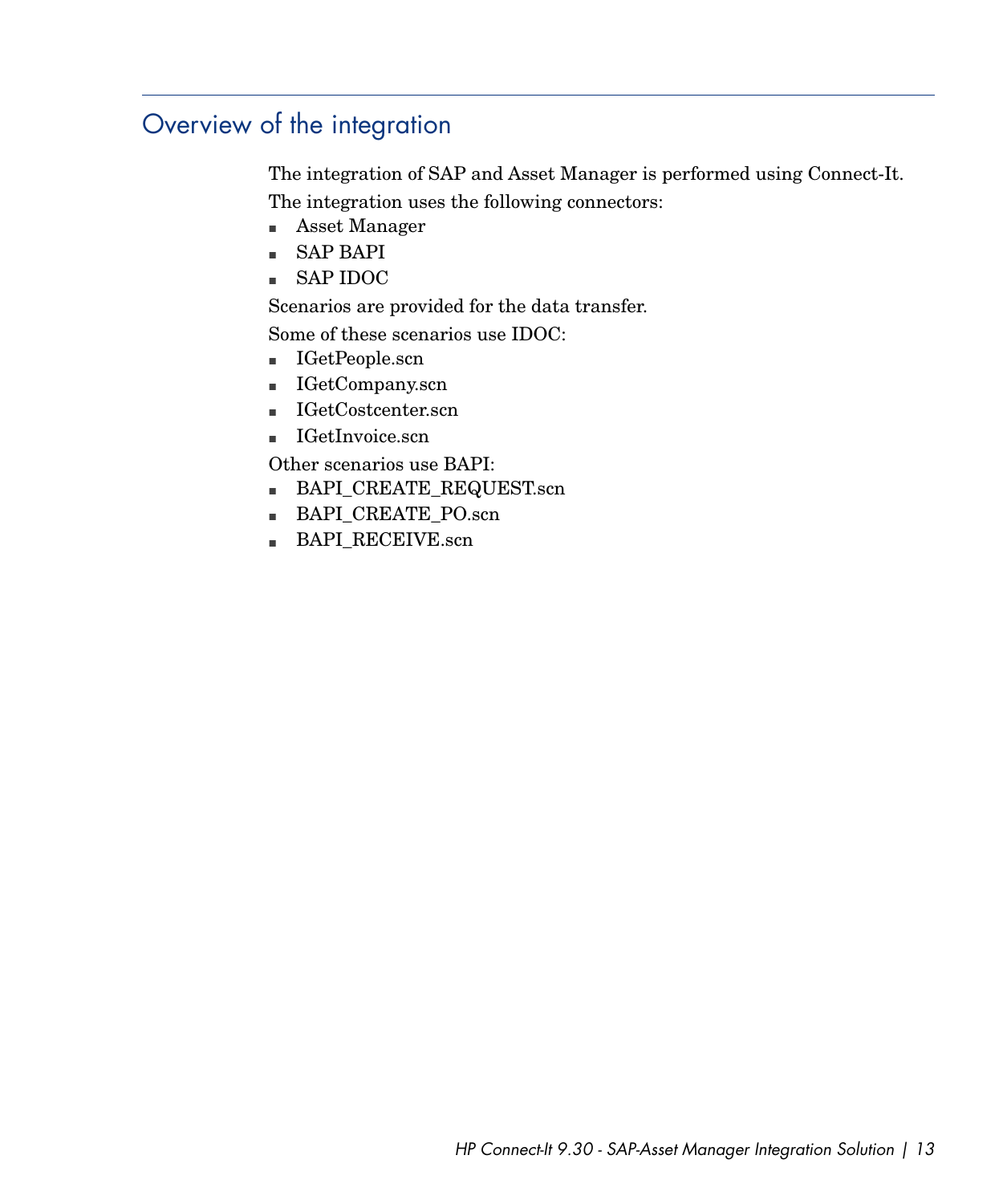*14 | HP Connect-It 9.30 - SAP-Asset Manager Integration Solution*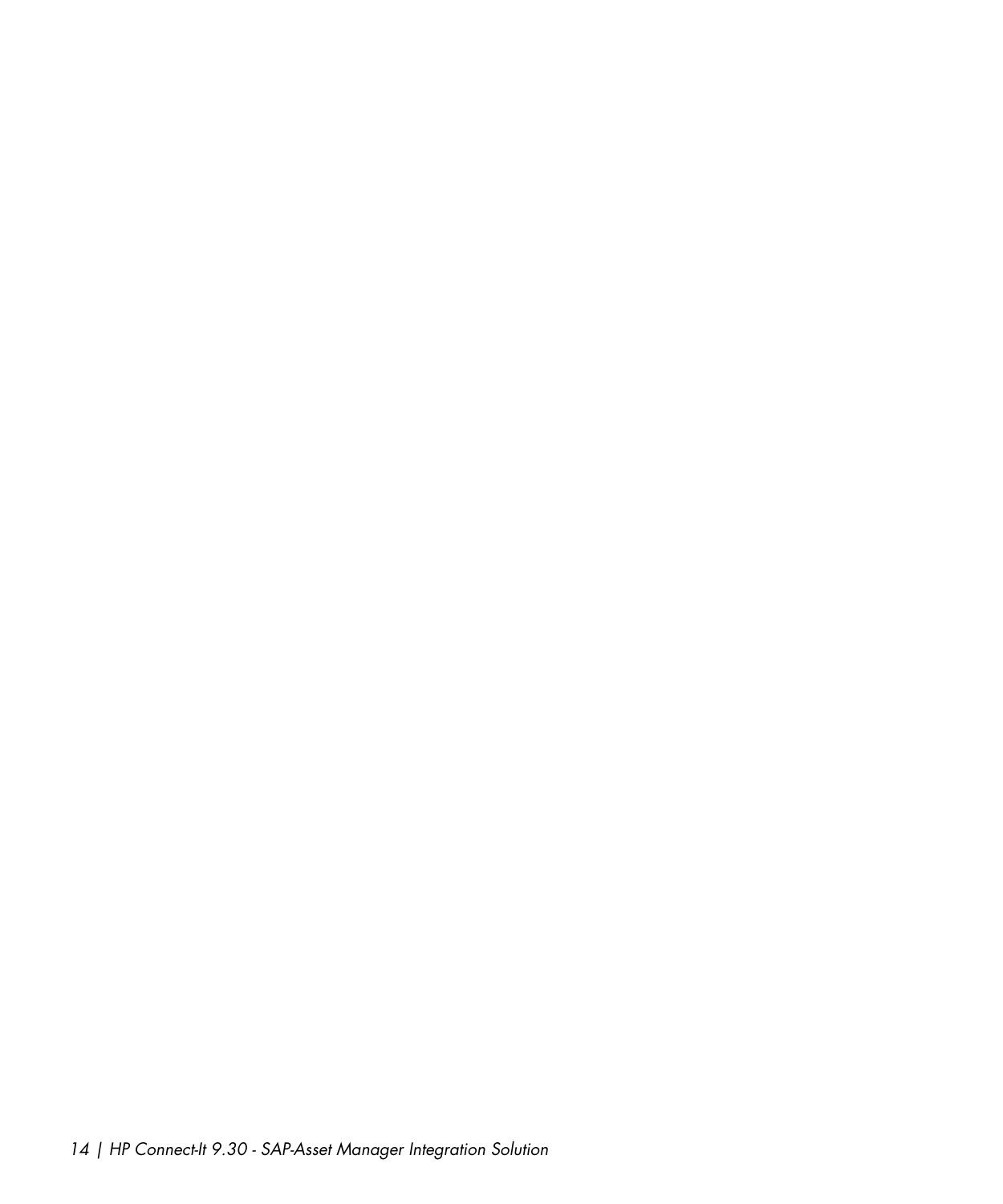# 2 Installation and configuration

### <span id="page-14-0"></span>Required configuration

<span id="page-14-1"></span>The SAP-Asset Manager integration solution requires the following:

- n SAP 4.5B or 4.6C (the SAP-Asset Manager integration solution has been tested with these two versions. It is possible that other versions work also.
- Asset Manager 4.1.1 or later.
- $\blacksquare$  Connect-It 9.30.

The following connectors are required:

- <sup>n</sup> Asset Manager
- $-$  SAP BAPI
- SAP IDOC

The full solution uses the following scenarios:

- Integration of reference data:
	- IGetPeople.scn
	- $\blacksquare$  IGetCompany.scn
	- <sup>n</sup> IGetCostcenter.scn
- $\blacksquare$  Integration of procurement:
	- BAPI\_CREATE\_REQUEST.scn
	- n BAPI CREATE PO.scn
	- BAPI\_RECEIVE.scn
	- IGetInvoice.scn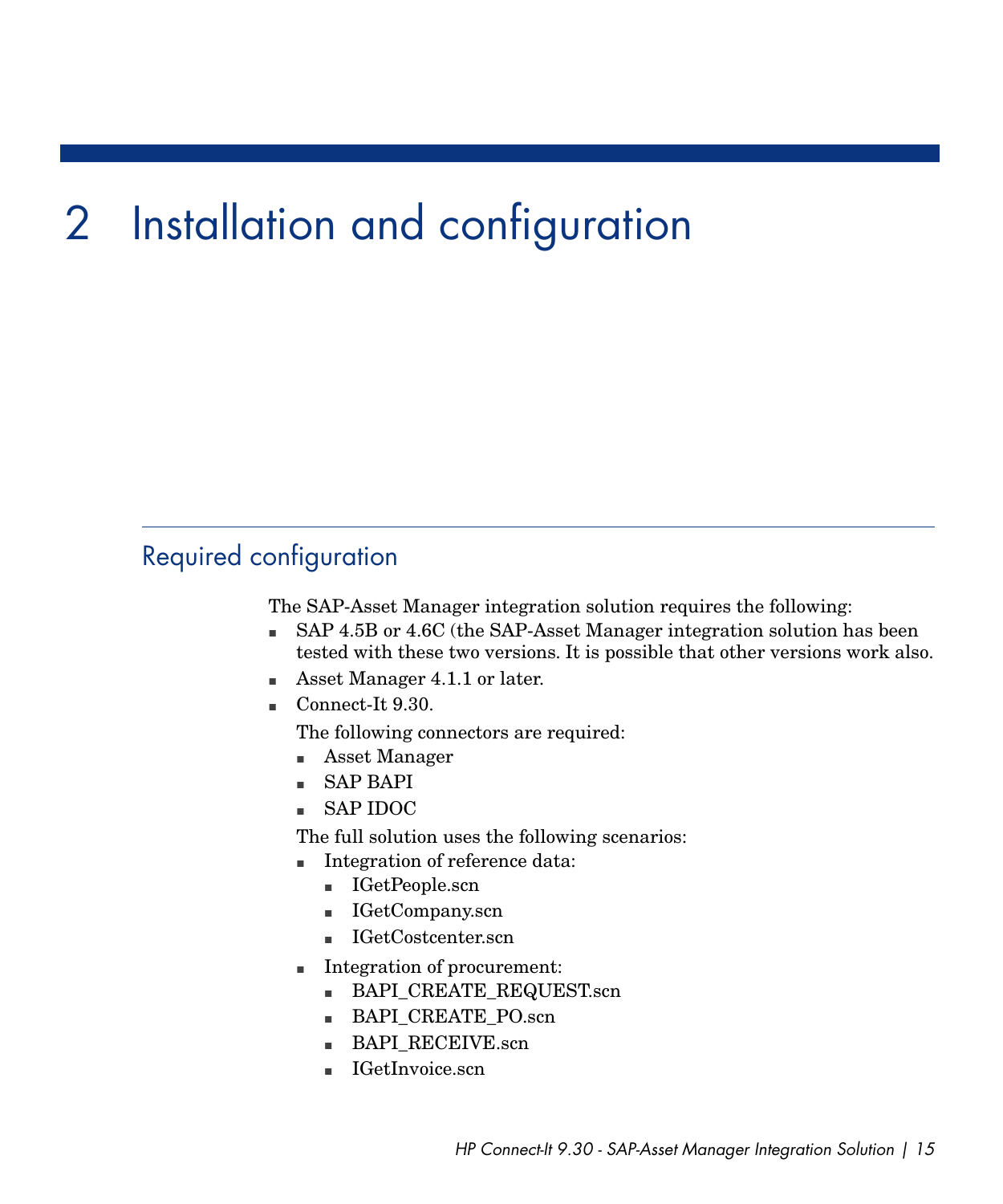## Installing and configuring Asset Manager

<span id="page-15-2"></span><span id="page-15-0"></span>Install and configure Asset Manager using the standard procedure as described in the Asset Manager **Installation** guide.

Next, import the features into the Asset Manager database:

- 1 Start Asset Manager.
- 2 Connect to the Asset Manager database to be integrated with SAP.
- 3 Select **File/ Import**.
- 4 Click **Execute a script**.
- 5 Select the script.

#### Note:

The full path of the script is the following:

[Connect-It installation directory]\datakit\sap\acsapfeat\featerp.scr This script creates the required features in Asset Manager for integration.

6 Click **Import**.

Recommended configuration:

- <sup>n</sup> Modify the user rights so that the reference tables cannot be modified in creation mode.
- <span id="page-15-1"></span><sup>n</sup> Modify the user rights so that the reference fields cannot be entered in update mode.

<span id="page-15-3"></span>For the list of reference tables and fields, refer to section [Constraints to be](#page-18-1) [respected](#page-18-1) [page 19].

## Installing and configuring the SAP server

Install and configure SAP using the standard procedure as described in the SAP documentation.

Make sure that SAP automatically and regularly produces the IDOC files required by Connect-It.

The following document types are required:

- $\blacksquare$  HRMD A01
- $CREMAS01$
- <sup>n</sup> MATMAS01
- COSMAS01
- <sup>n</sup> INVOIC01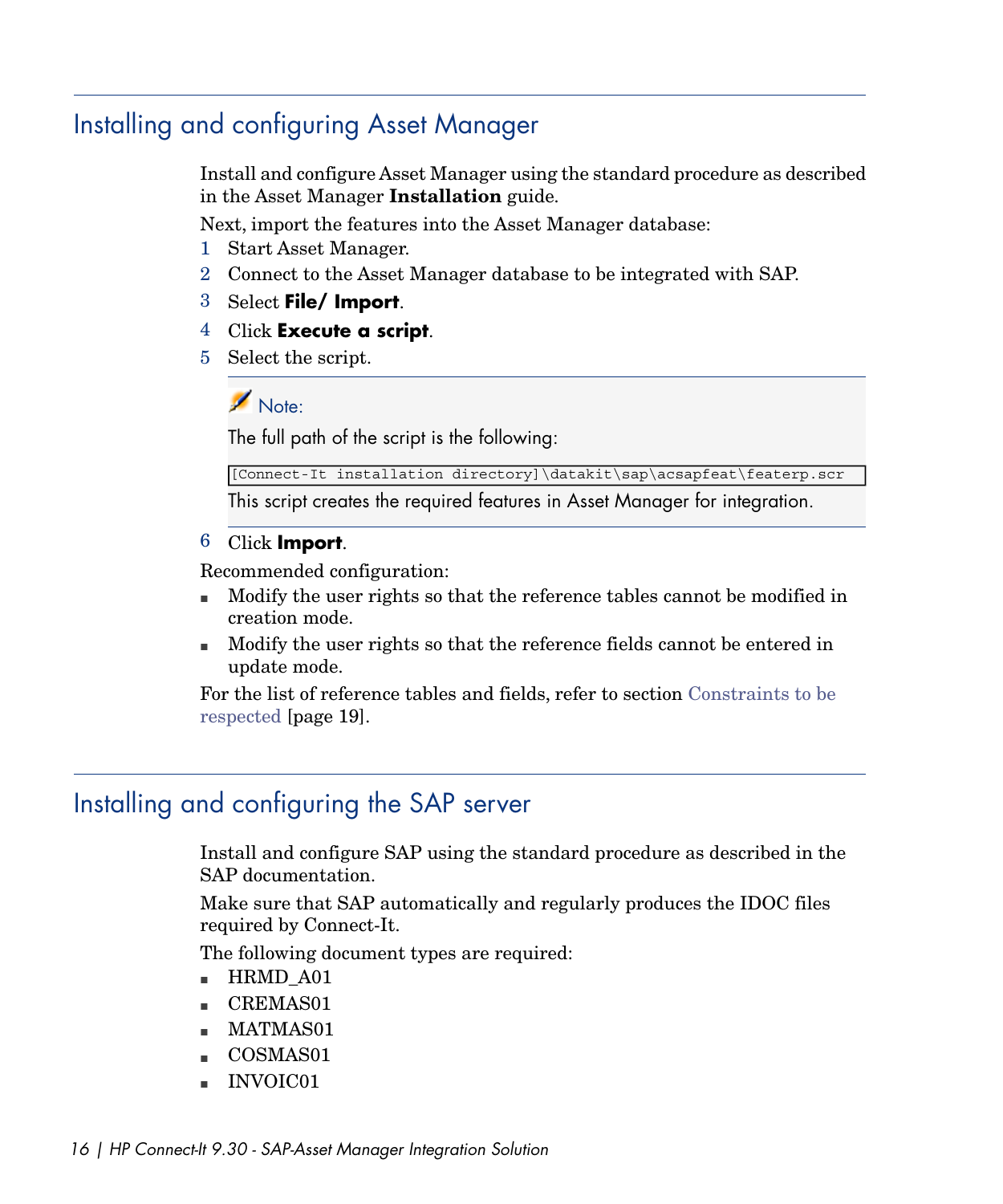These document types must be included in a **distribution model** that references the appropriate **logical system** and **partner/ port** pairs.

<span id="page-16-0"></span>Additionally, so that new records and modified records automatically create IDOC files, you must define the **ALE distribution configurations** (**SALE** transaction) so that the **Activate change pointers for message types** option is activated (**set up data distribution**).

## Installing and configuring Connect-It

<span id="page-16-1"></span>Install and configure Connect-It using the standard procedure as described in the Connect-It **User's Guide**.

Connect-It must be installed on a computer that has access to the Asset Manager and SAP servers.

Configure each of the scenarios of the SAP-Asset Manager integration solution so that they work in your environment:

- 1 Start the Scenario builder.
- 2 Open the scenario (**File/ Open** menu).

List of scenarios included in the SAP-Asset Manager integration solution: See [Overview of the integration](#page-12-0) [page 13]

- 3 In the **Scenario diagram** window, display the **Global** tab.
- 4 Right-click the **SAP IDOC** connector box if it is displayed.
	- 1 Select **Configure the connector** from the shortcut menu.
	- 2 Go through the pages of the wizard (**Next** button).
	- 3 Populate the fields according to your needs:
		- **n** The **Choose a file or folder** page must reference the folder or the FTP server in which the IDOC documents from SAP are produced. These references depend on the way you have configured SAP.
		- **n** The **Configure IDOC type** page must be fully populated.
	- 4 Click **Finish**.
- 5 Right-click the **SAP BAPI** connector box if it is displayed.
	- 1 Select **Configure the connector** from the shortcut menu.
	- 2 Go through the pages of the wizard (**Next** button).
	- 3 Populate the fields according to your needs.

The **Connector deployment page** must contain the connection parameters for the SAP host to which the BAPI information from Asset Manager is to be sent.

These references depend on the way you have configured SAP.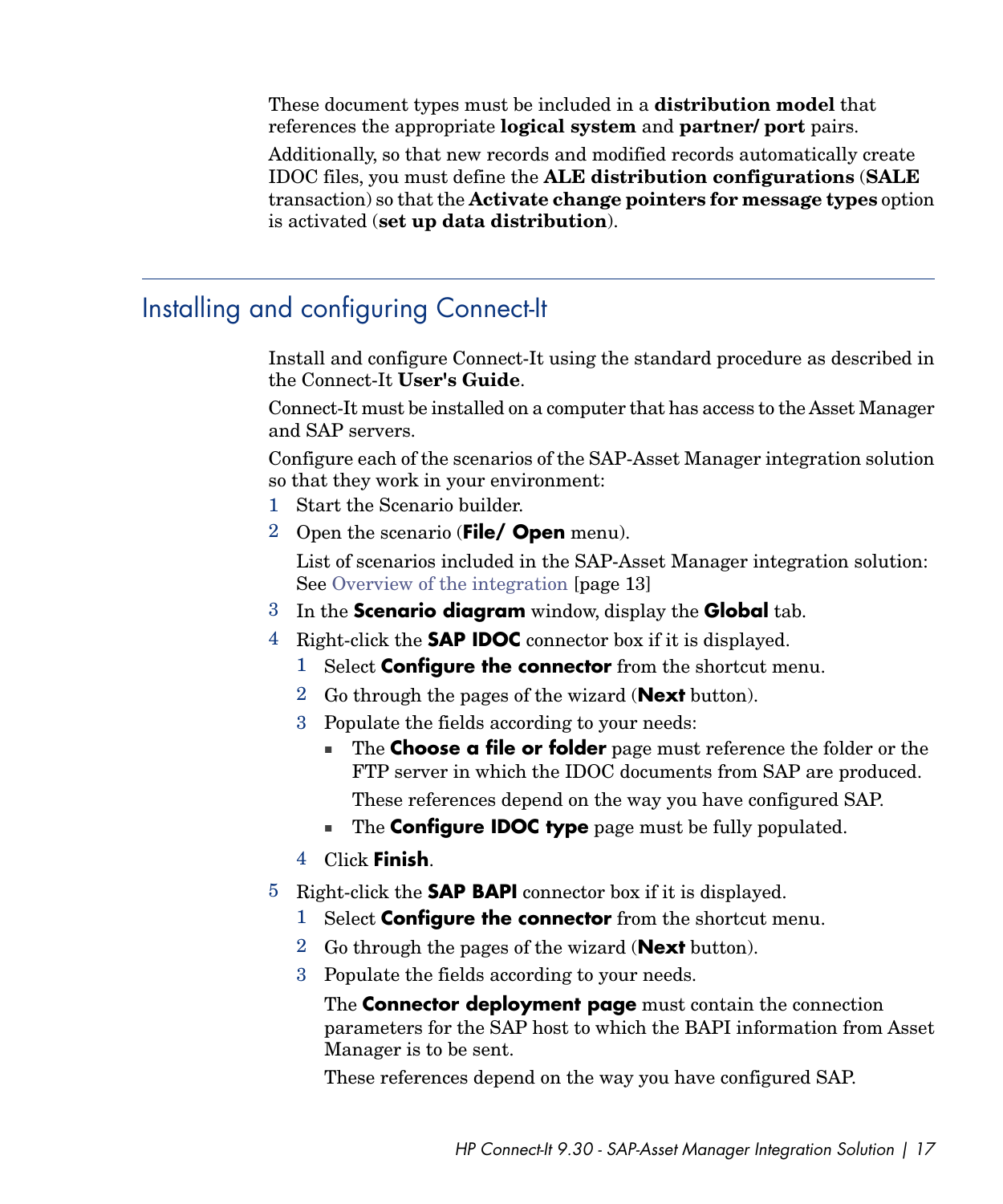- 4 Click **Finish**.
- 6 Right-click the **Asset Manager** connector box.
	- 1 Select **Configure the connector** from the shortcut menu.
	- 2 Go through the pages of the wizard (**Next** button).
	- 3 Populate the fields according to your needs.

The **Define the connection parameters** page must contain the connection parameters for the Asset Manager database.

4 Click **Finish**.

7 For the IDOC, right-click the **Mapping** box.

- 1 Select **Edit a mapping** from the shortcut menu.
- 2 Double-click each of the mappings to be viewed in the **Select a mapping** window.
- 3 In the **Mapping** pane, select the **Additional scripts** tab.
- 4 Set the **g\_iLang** variable to the value corresponding to the language version of SAP used to generate the IDOC file.

For German, for example, this will be g\_iLang =  $0$ .

- 5 Click **OK**.
- 8 Save your parameters (**File/ Save** menu).

For more information on editing scenarios, refer to the Connect-It **Connecteurs** guide.

You must then schedule the automatic execution of the scenarios. For more information, refer to the Connect-It **User's Guide**, chapter **Putting the scenario into production**, section **Creating a schedule**.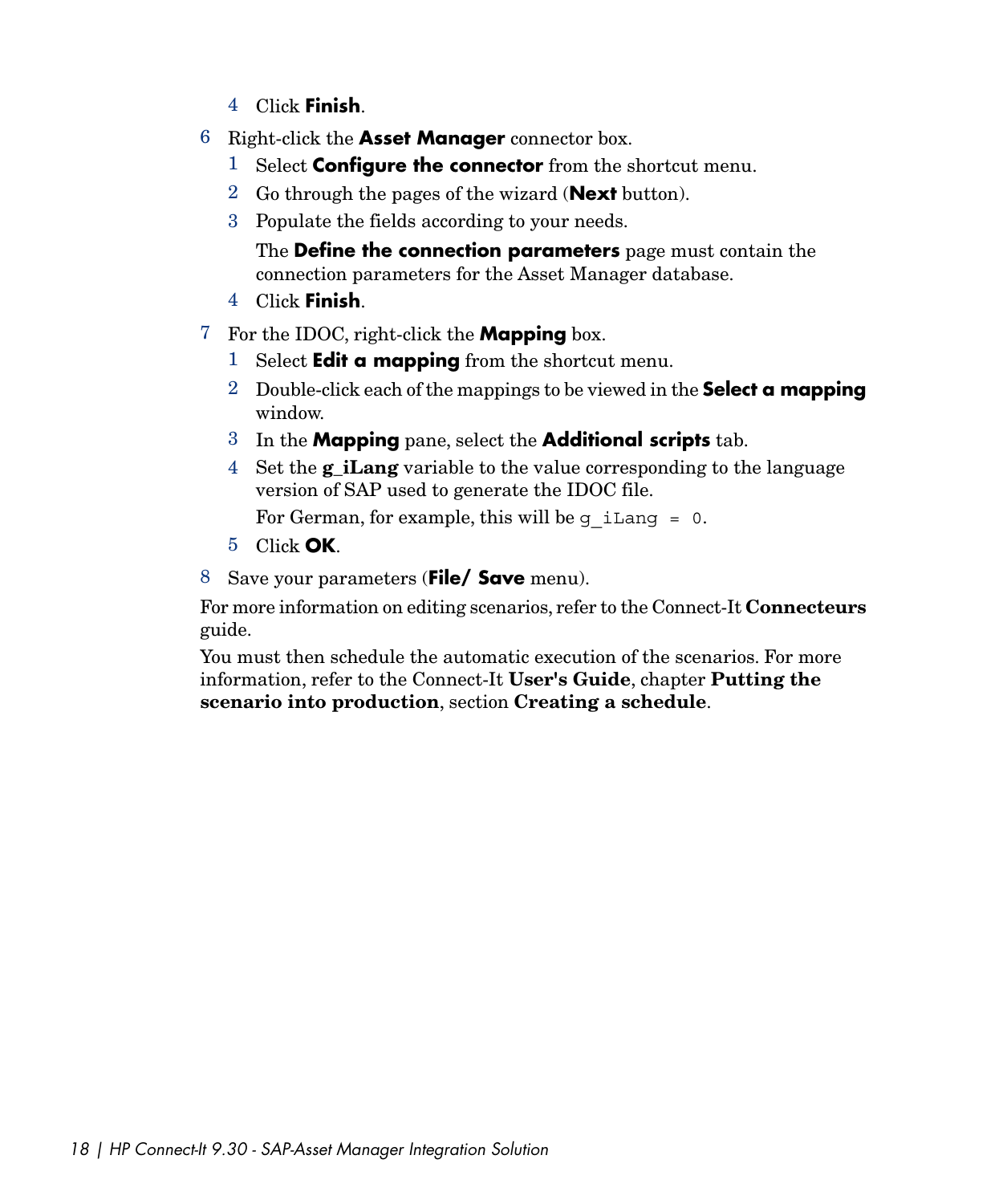## 3 Integrating reference data

<span id="page-18-0"></span>In order for Asset Manager and SAP to be able to interact, the equivalent data must be maintained in their databases.

Because the SAP-Asset Manager integration solution emphasizes the procurement cycle, the following reference data is managed by default:

- <sup>n</sup> Departments and employees
- Cost centers
- Suppliers

Note:

You must replicate this data in the order given in the above list.

### <span id="page-18-1"></span> $Q$  Tip:

You can freely use what is done with these data types as inspiration for maintaining others.

## Constraints to be respected

Maintaining consistent data in two different systems brings about a series of constraints: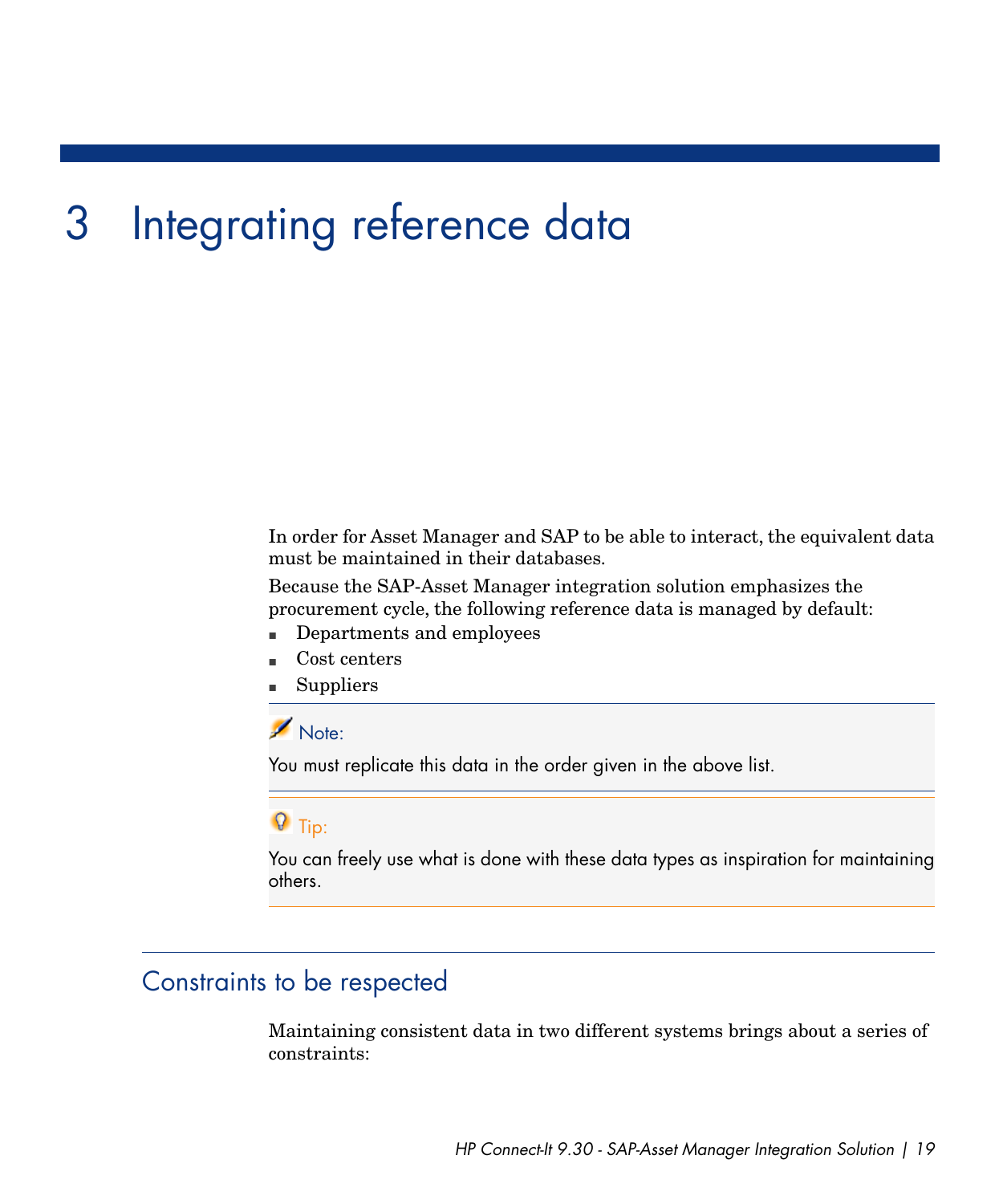#### <span id="page-19-0"></span>**Designating a reference database**

You must begin by designating a reference database. In this case, it will be the SAP database.

#### <span id="page-19-2"></span>**Creating new records in the reference database**

New reference data must be created in the SAP database. Connect-It will propagate the records created to the Asset Manager, if the IDOC documents have been correctly generated by SAP.

#### Warning:

If you create a new record (a new employee, for example) directly in the Asset Manager database, Connect-It will not propagate it to the SAP database, because the scenarios provided as standard do not cover this. However, you can adapt the scenarios so that the transfer works in both directions.

## $Q$  Tip:

We recommend prohibiting the creation of records in the reference tables of the Asset Manager database.

This is can be achieved using the user rights.

The tables in question are:

- **Employees** (amEmplDept)
- **Companies** (amCompany)
- <span id="page-19-1"></span>**Cost centers** (amCostCenter)

#### **Modifying the reference fields in the reference database**

The fields transferred from the SAP database to the Asset Manager database must be modified in the SAP database only. Connect-It will propagate the values of these fields to the Asset Manager database.

## Warning:

If you modify a record (telephone number of an employee, for example) directly in the Asset Manager database, Connect-It will not propagate the modifications to the SAP database.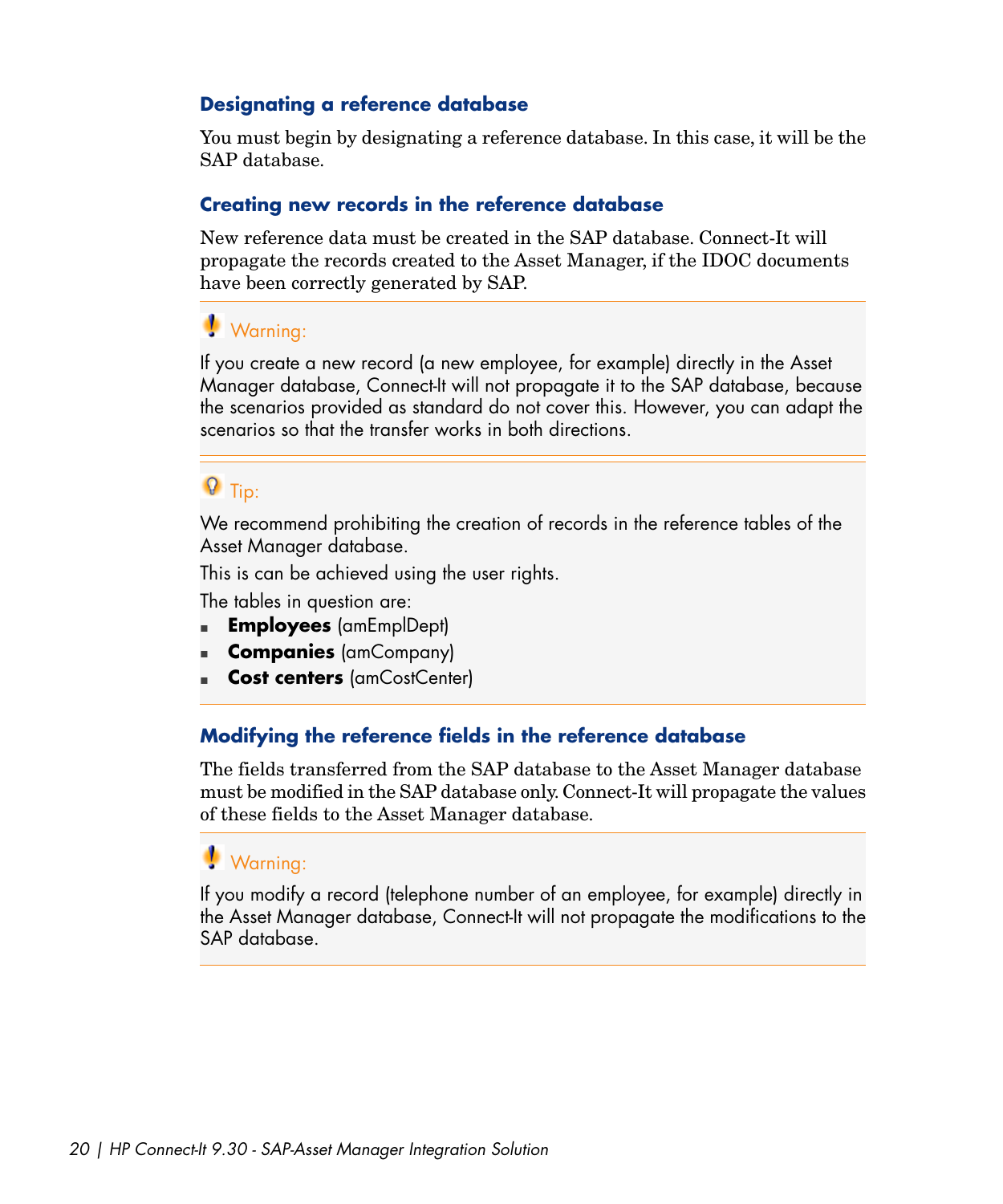## $\overline{Q}$  Tip:

We recommend prohibiting update access rights on the reference fields in the Asset Manager database.

This is can be achieved using the user rights.

To identify the reference fields, examine the mappings in the following scenarios:

- <sup>n</sup> IGetPeople.scn
- <sup>n</sup> IGetCompany.scn
- <sup>n</sup> IGetCostcenter.scn

<span id="page-20-1"></span>To display a scenario mapping:

- 1 Start Connect-It.
- 2 Open the scenario (**File/ Open** menu).
- 3 In the **Mapping scenario** window, **Global** tab, right-click the **Mapping** box and select **Edit a mapping** from the shortcut menu.
- 4 Double-click the mapping to be viewed in the **Select a mapping** window.
- 5 Examing the **Mapping** window.
- <span id="page-20-0"></span>6 The fields shown in the **Elements** column are the reference fields for which the update access rights must not be granted.

## Managing reference data

The following illustration shows how data is transferred between the SAP and Asset Manager databases.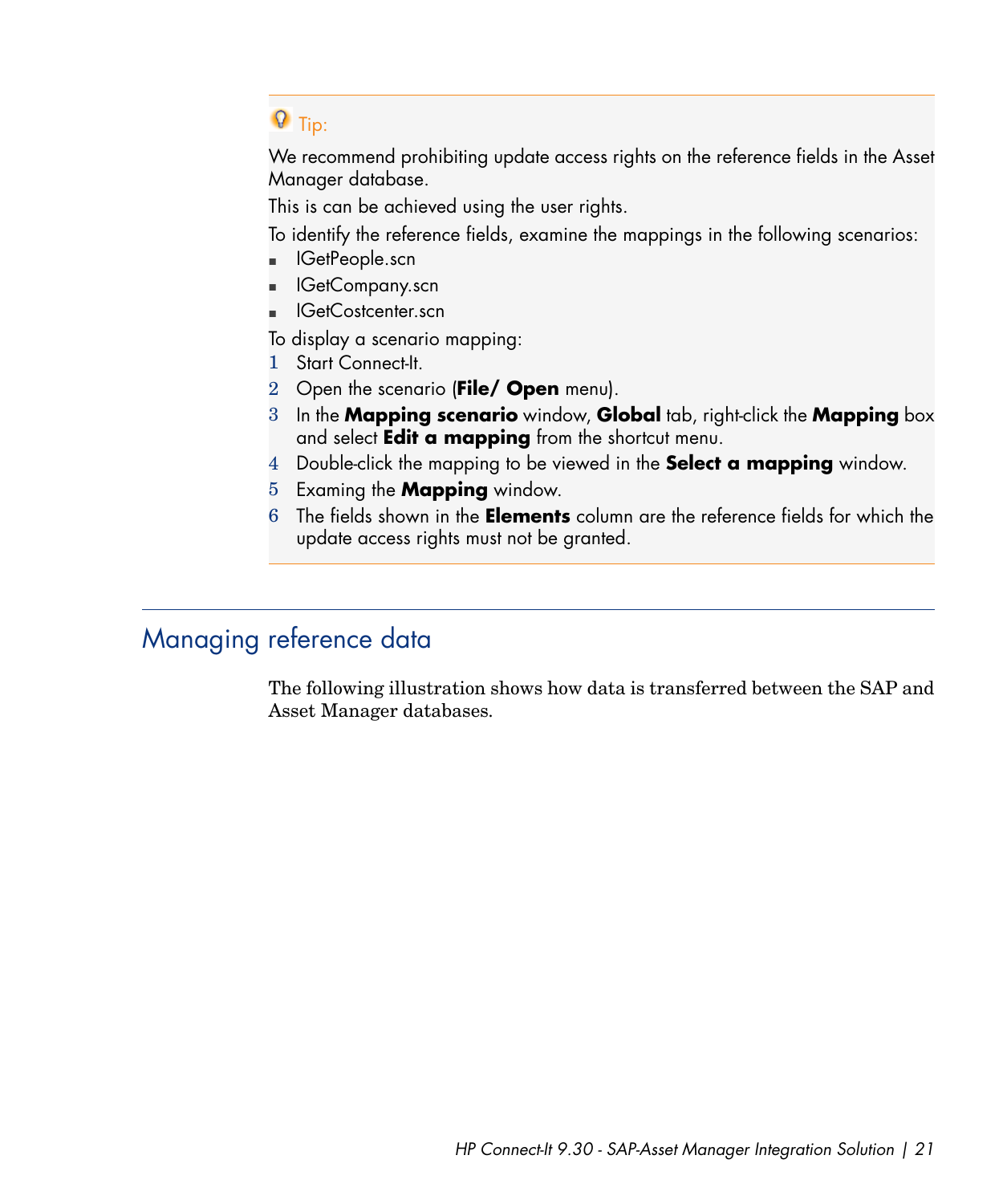## <span id="page-21-0"></span>Figure 3.1. Managing reference data



Comments:

- The SAP database is used as the reference database.
- <sup>n</sup> The Asset Manager database is updated via Connect-It. These scenarios use IDOC.
- n The Asset Manager are updated by other means, which are not part of the SAP-Asset Manager integration solution.

Connect-It is shipped with a scenario that handles the importing of catalogs (**catalog.scn**). This scenario uses the **Asset Manager** connector.

#### Scenarios and document types used

<span id="page-21-5"></span><span id="page-21-4"></span><span id="page-21-3"></span><span id="page-21-2"></span><span id="page-21-1"></span>The installation program copies the scenarios to a folder such as <Connect-It 9.30 installation folder>\scenario\sapac43.

#### **Table 3.1. Integration of reference data - Scenarios and document types used**

| Type of transferred data | Connect-It scenario to use | SAP IDOC document type used |
|--------------------------|----------------------------|-----------------------------|
| Employees                | IGetPeople.scn             | HRMD A01                    |
| Suppliers                | IGetCompany.scn            | CREMAS01                    |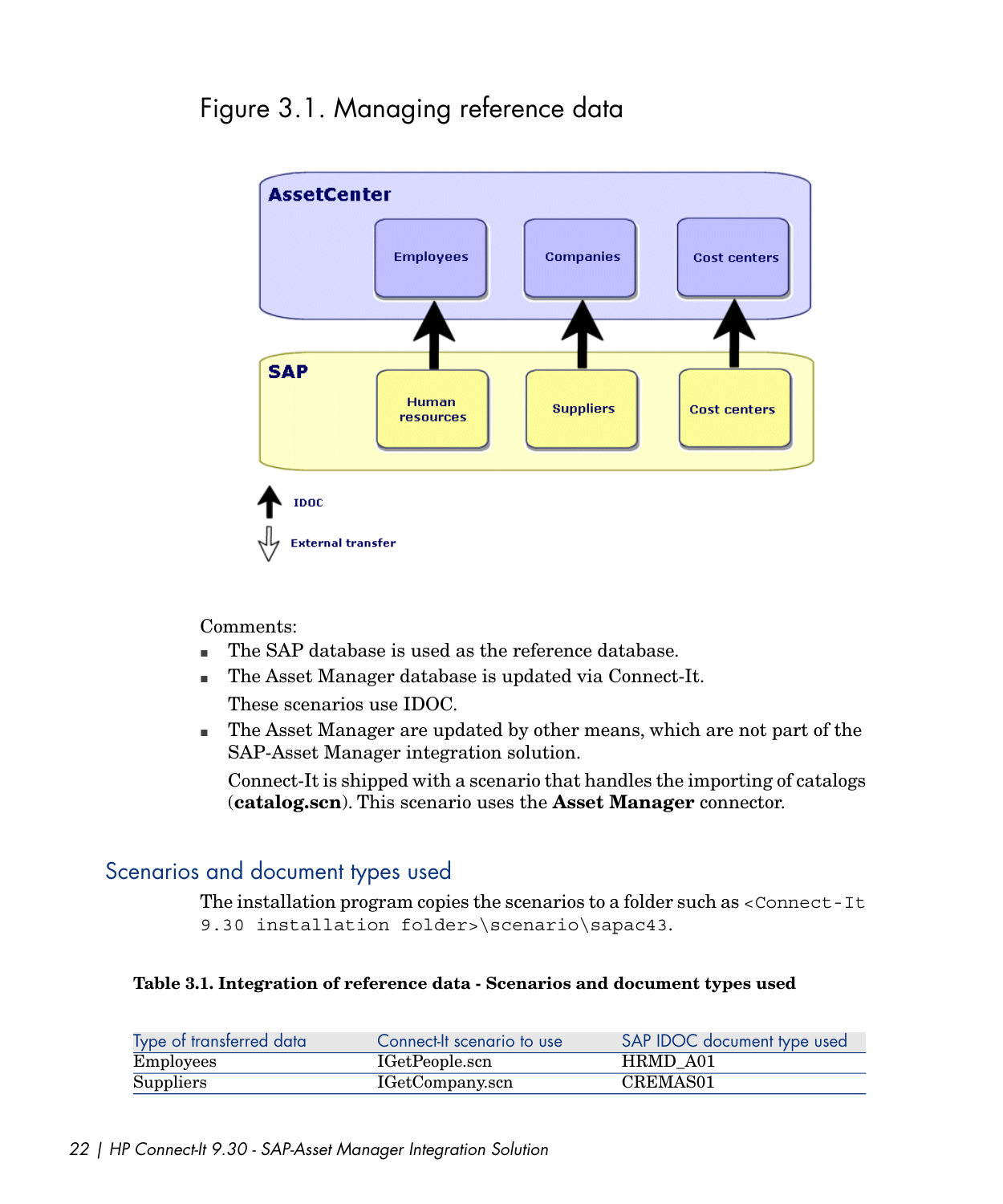| Type of transferred data | Connect-It scenario to use | SAP IDOC document type used |
|--------------------------|----------------------------|-----------------------------|
| $\rm Cost$ centers       | IGetCostcenter.scn         | COSMAS01                    |

## <span id="page-22-1"></span><span id="page-22-0"></span> $Q$  Tip:

When Connect-It is installed, the sample IDOC files are copied to the datakit\sap\idocs sub-folder of the Connect-It installation folder.

You can use these files for testing purposes.

## **Warning:**

To view a mapping:

- 1 Start Connect-It.
- 2 Open the scenario (**File/ Open** menu).
- 3 In the **Mapping scenario** window, **Global** tab, right-click the **Mapping** box and select **Edit a mapping** from the shortcut menu.
- 4 Double-click the mapping to be viewed in the **Select a mapping** window.
- 5 Examine the **Mapping** window.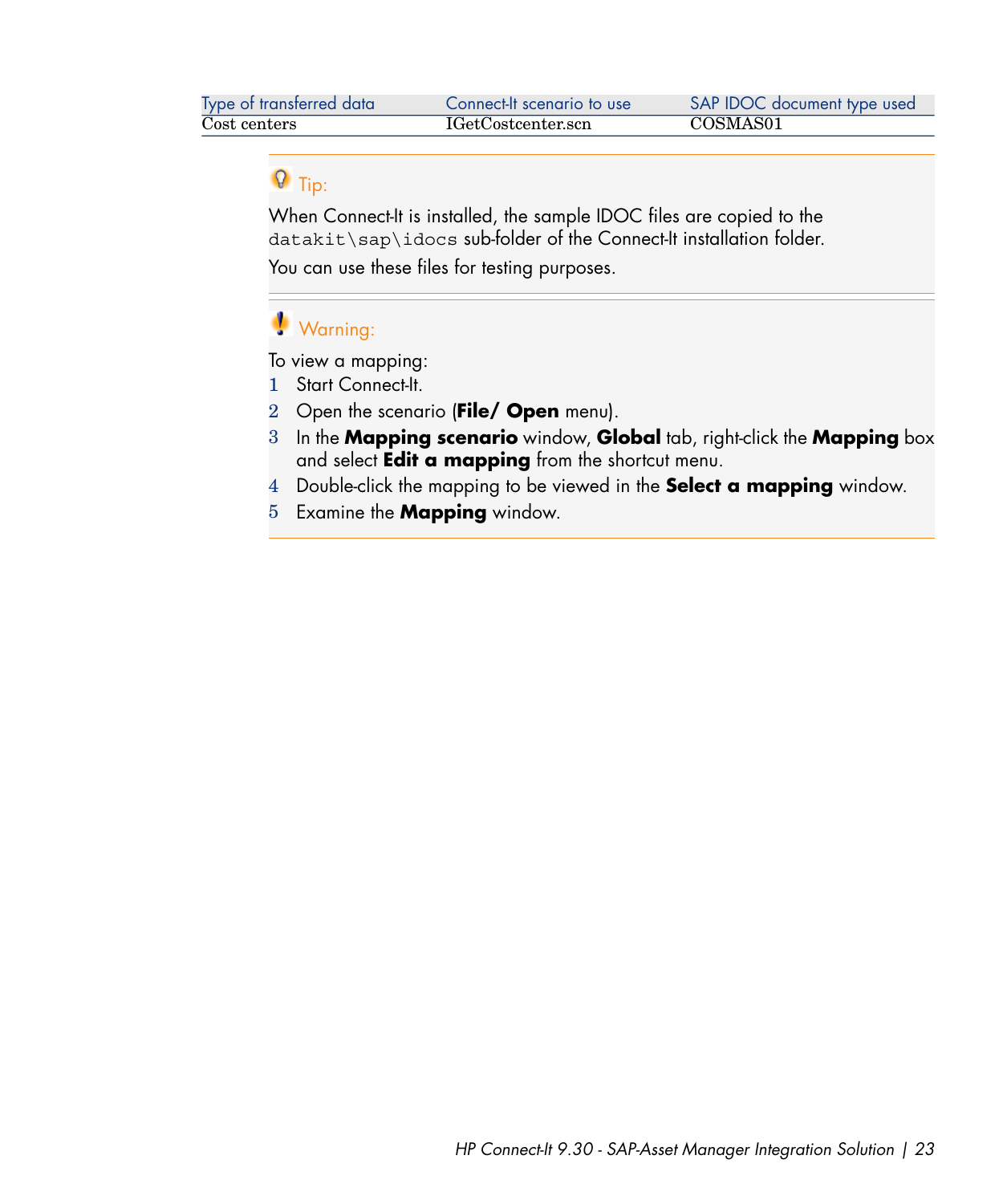*24 | HP Connect-It 9.30 - SAP-Asset Manager Integration Solution*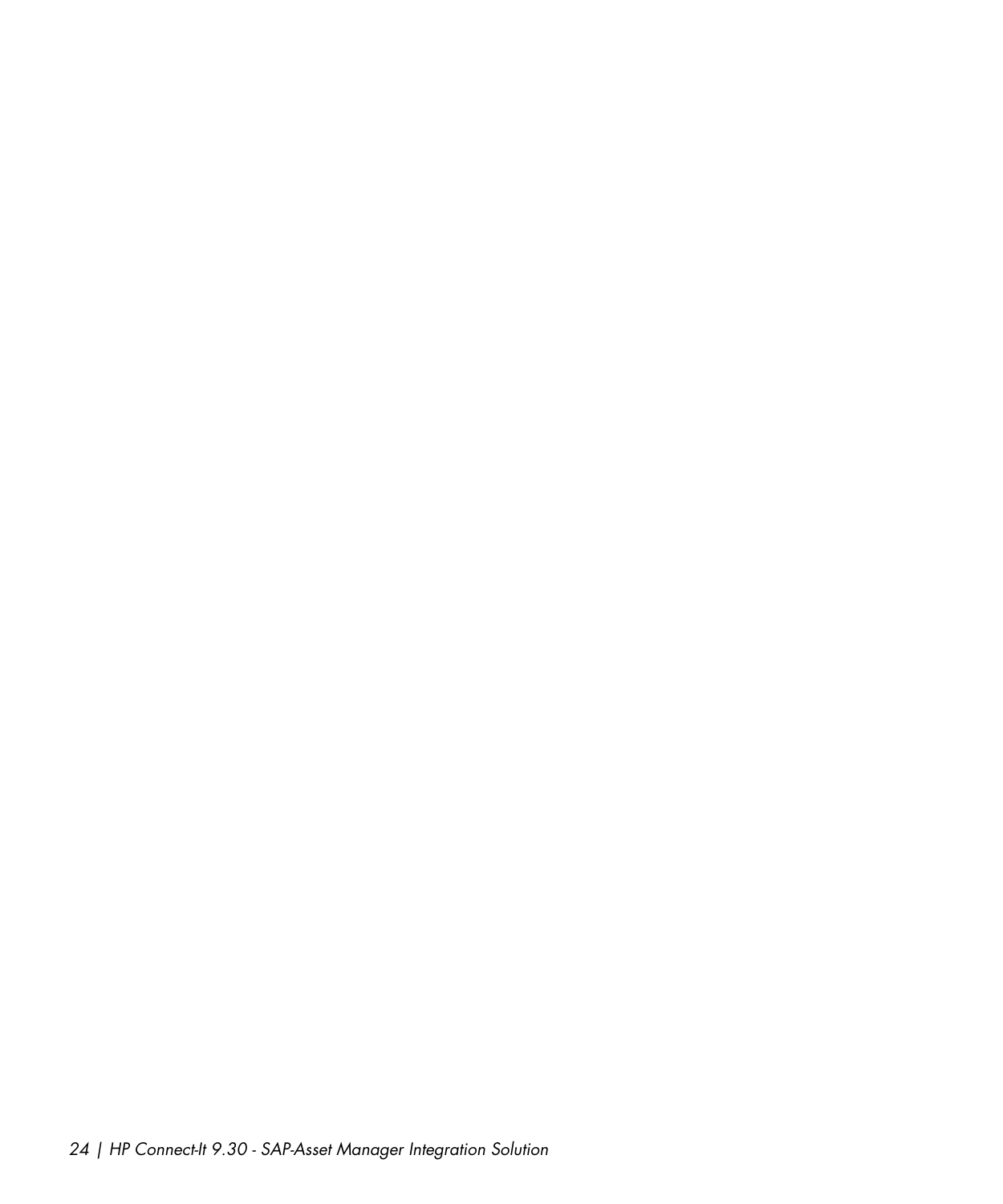# 4 Integration of procurement

<span id="page-24-0"></span>The SAP-Asset Manager integration solution allocates certain procurement tasks to Asset Manager and others to SAP.

This enables you to use the specific advantages of each application.

Two different strategies are available:

- <sup>n</sup> [Strategy 1: Budgetary validation in SAP](#page-25-0) [page 26]
- [Strategy 2: Budgetary validation in Asset Manager](#page-26-0) [page 27]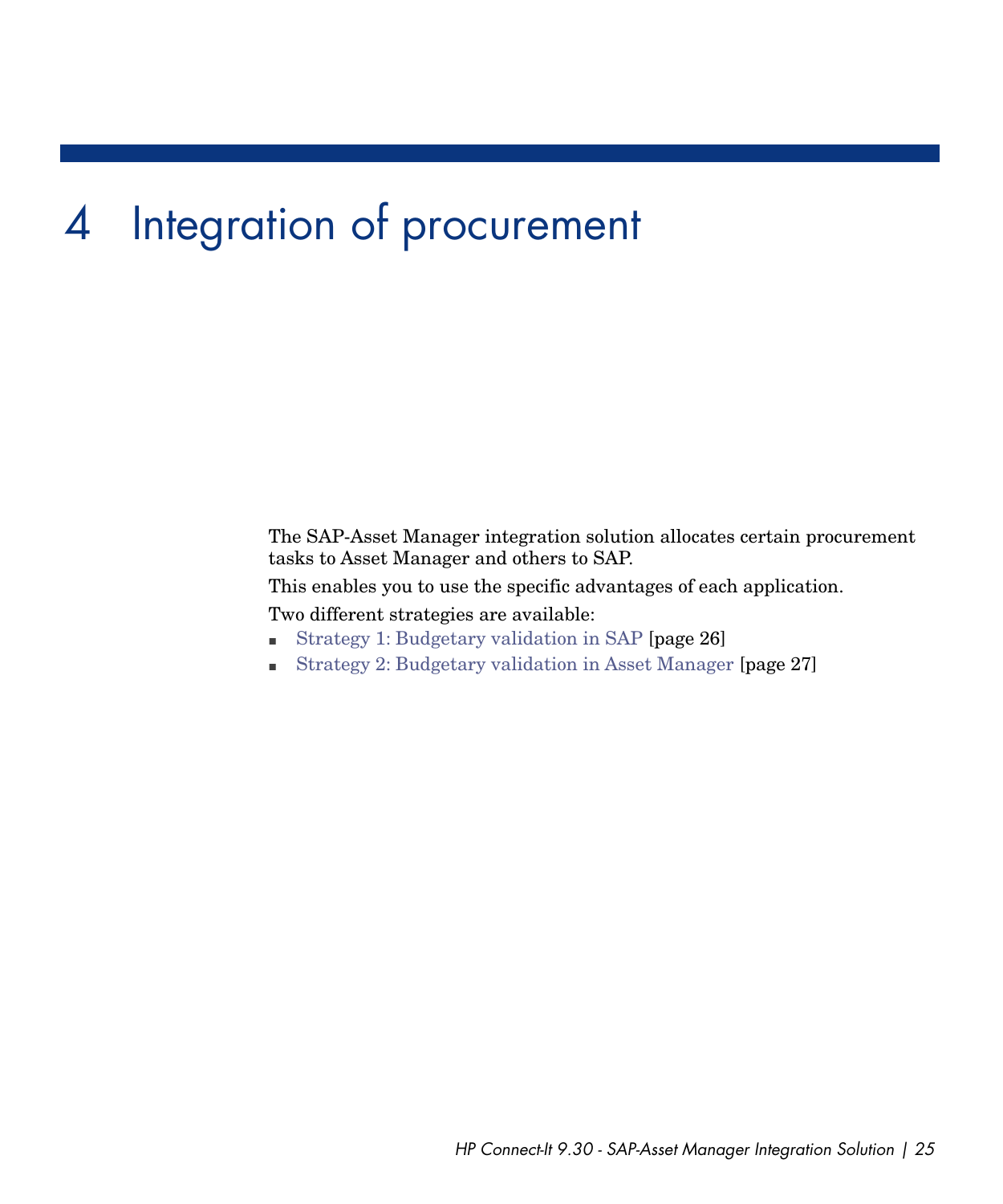## Strategy 1: Budgetary validation in SAP

<span id="page-25-1"></span><span id="page-25-0"></span>



With this strategy, the procurement cycle is organized as follows:

- 1 The purchase request is issued in Asset Manager.
- 2 The purchase request is receives technical validation in Asset Manager.
- 3 The purchase order is issued in Asset Manager from the request in Asset Manager.
- 4 The **BAPI CREATE REQUEST.scn** scenario transfers the validated purchase orders from Asset Manager to SAP, is the form of requests, using BAPI (**BAPI\_REQUISITION\_CREATE**).
- 5 The same scenario populates the SAP request number in the Asset Manager purchase order.
- 6 The purchase request receives budgetary validation in SAP.
- 7 The purchase order is issued in SAP in the form of a SAP request.
- 8 The purchase order is sent to the supplier from SAP.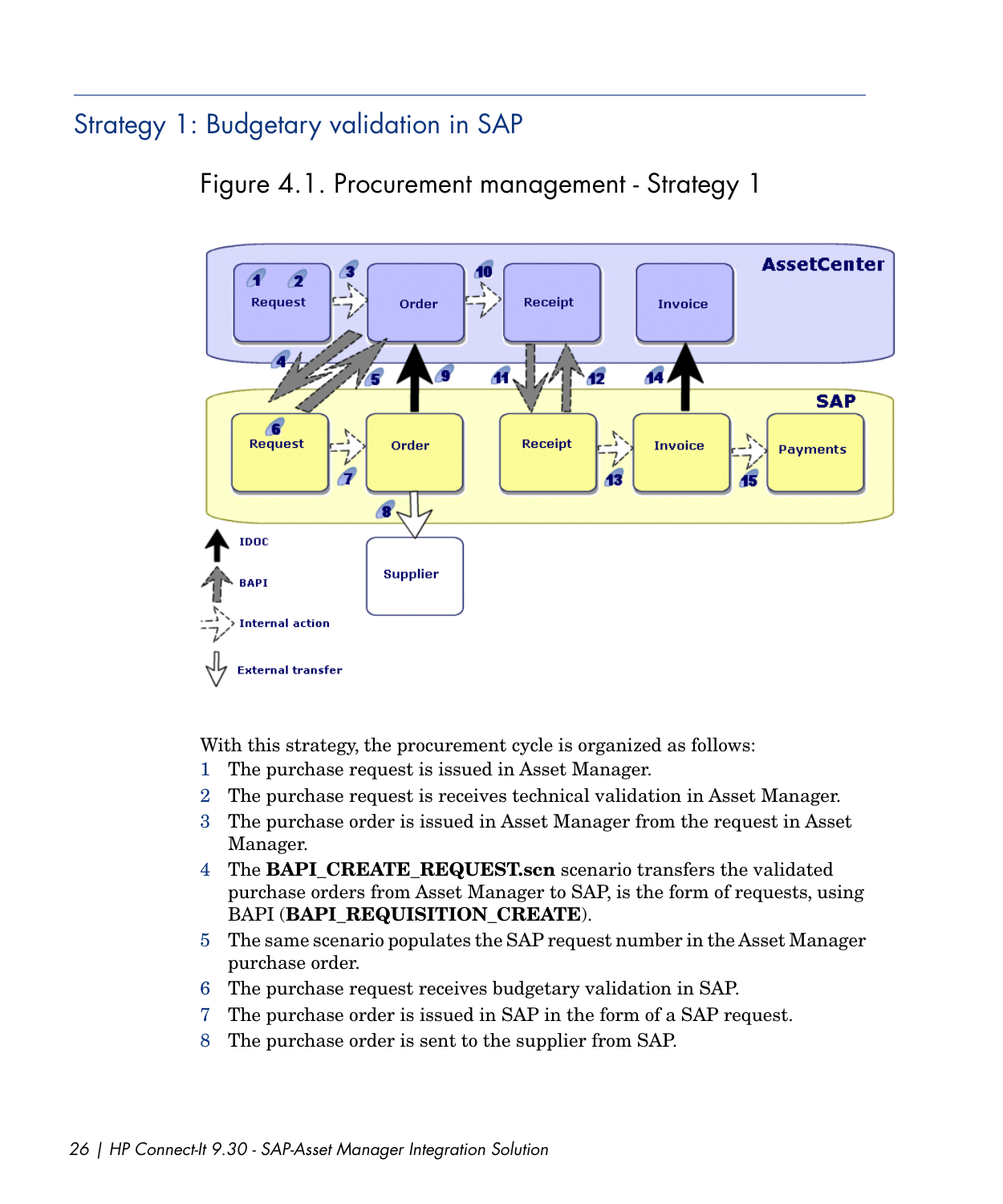- 9 A Connect-It scenario updates the Asset Manager purchase order with the information in the SAP purchase order using IDOC.
- 10 The assets are received in Asset Manager from the purchase order.
- 11 The **BAPI\_RECEIVE.scn** scenario transfers the receiving slips from Asset Manager to SAP using BAPI (**BAPI\_GOODSMVT\_CREATE**).
- 12 The same scenario populates the SAP receipt number in the Asset Manager receiving slip.
- 13 The invoice is created, validated and processed for payment in SAP.
- 14 The **IGetInvoice.scn** scenario transfers the invoice to Asset Manager using IDOC (**INVOIC01**).

Thus, you have in Asset Manager the prices actually paid to suppliers.

<span id="page-26-0"></span>15 The SAP invoice is handled for payment in SAP.

#### Strategy 2: Budgetary validation in Asset Manager

<span id="page-26-1"></span>

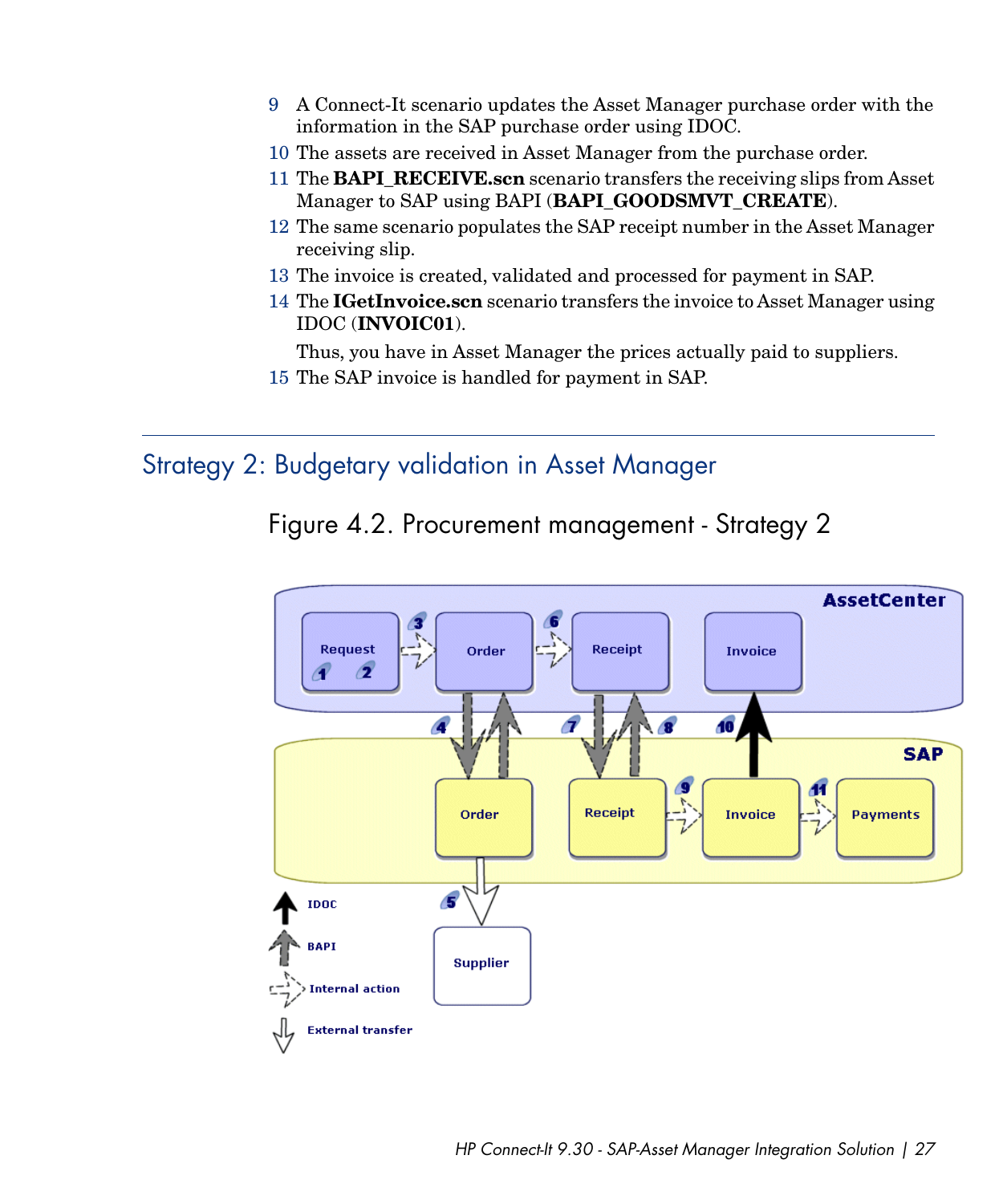With this strategy, the procurement cycle is simpler and is organized as follows:

- 1 The purchase request is issued in Asset Manager.
- 2 The purchase request undergoes technical and budgetary validation in Asset Manager.
- 3 The purchase order is issued in Asset Manager from the Asset Manager request.
- 4 The **BAPI CREATE PO.scn** scenario transfers the purchase orders validated in Asset Manager to SAP using BAPI (**BAPI\_PO\_CREATE**).

The same scenario populates the SAP purchase order number in the Asset Manager purchase order.

- 5 The purchase order is sent to the supplier from SAP.
- 6 The assets are received in Asset Manager from the Asset Manager purchase order.
- 7 The Connect-It **BAPI\_RECEIVE.scn** scenario transfers the receiving slips from Asset Manager to SAP using BAPI (**BAPI\_GOODSMVT\_CREATE**).
- 8 The same scenario populates the SAP receipt number in the Asset Manager receiving slip.
- 9 The invoice is created, validated and processed for payment in SAP.
- <span id="page-27-0"></span>10 The **IGetInvoice.scn** scenario transfers the invoice to Asset Manager using IDOC (**INVOIC01**).

<span id="page-27-7"></span><span id="page-27-5"></span>Thus, you have in Asset Manager the prices actually paid to suppliers.

<span id="page-27-1"></span>11 The SAP invoice is handled for payment in SAP.

#### Connect-It scenarios, SAP document types and RFCs used

#### **Table 4.1. Integration of procurement - Scenarios, document types and RFCs used**

<span id="page-27-6"></span><span id="page-27-4"></span><span id="page-27-3"></span><span id="page-27-2"></span>

| Type of transferred data Connect-It scenario to                                                      | <b>use</b>                   | SAP IDOC document<br>type used | <b>SAP BAPI RFC used</b>            |
|------------------------------------------------------------------------------------------------------|------------------------------|--------------------------------|-------------------------------------|
| Asset Manager pur-<br>chase order -> SAP<br>request (strategy 1)                                     | BAPI CREATE RE-<br>QUEST.scn |                                | <b>BAPI REQUISI-</b><br>TION_CREATE |
| Asset Manager pur-<br>chase order -> SAP<br>purchase order<br>$(\text{strategy } 2)$                 | BAPI_CRE-<br>ATE PO.scn      |                                | <b>BAPI PO CREATE</b>               |
| Asset Manager receipt BAPI_RECEIVE.scn<br>$\rightarrow$ SAP receipt<br>$(\text{strategies 1 and 2})$ |                              |                                | BAPI GOODS-<br><b>MVT_CREATE</b>    |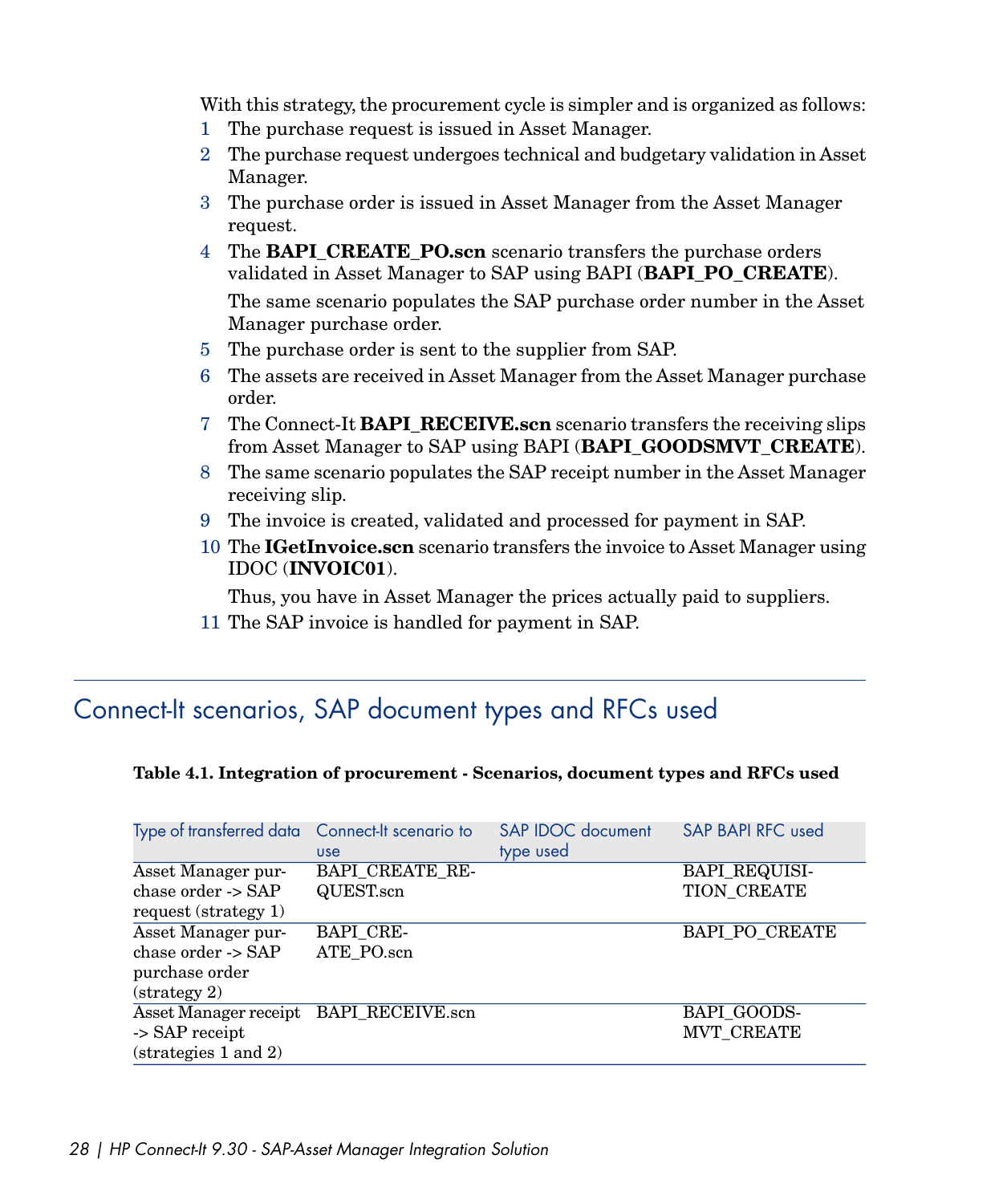| Type of transferred data Connect-It scenario to |            | SAP IDOC document | SAP BAPI RFC used |
|-------------------------------------------------|------------|-------------------|-------------------|
|                                                 | <b>use</b> | type used         |                   |
| SAP invoice -> Asset IGetInvoice.scn            |            | INVOIC01          |                   |
| Manager invoice                                 |            |                   |                   |
| $(\text{strategies 1 and 2})$                   |            |                   |                   |
|                                                 |            |                   |                   |

## <span id="page-28-0"></span> $Q$  Tip:

When Connect-It is installed, the sample IDOC files are copied to the datakit\sap\idocs sub-folder of the Connect-It installation folder.

You can use these files for testing purposes.

## Warning:

To view a mapping:

- 1 Start Connect-It.
- 2 Open the scenario (**File/ Open** menu).
- 3 In the **Mapping scenario** window, **Global** tab, right-click the **Mapping** box and select **Edit a mapping** from the shortcut menu.
- 4 Double-click the mapping to be viewed in the **Select a mapping** window.
- 5 Examine the **Mapping** window.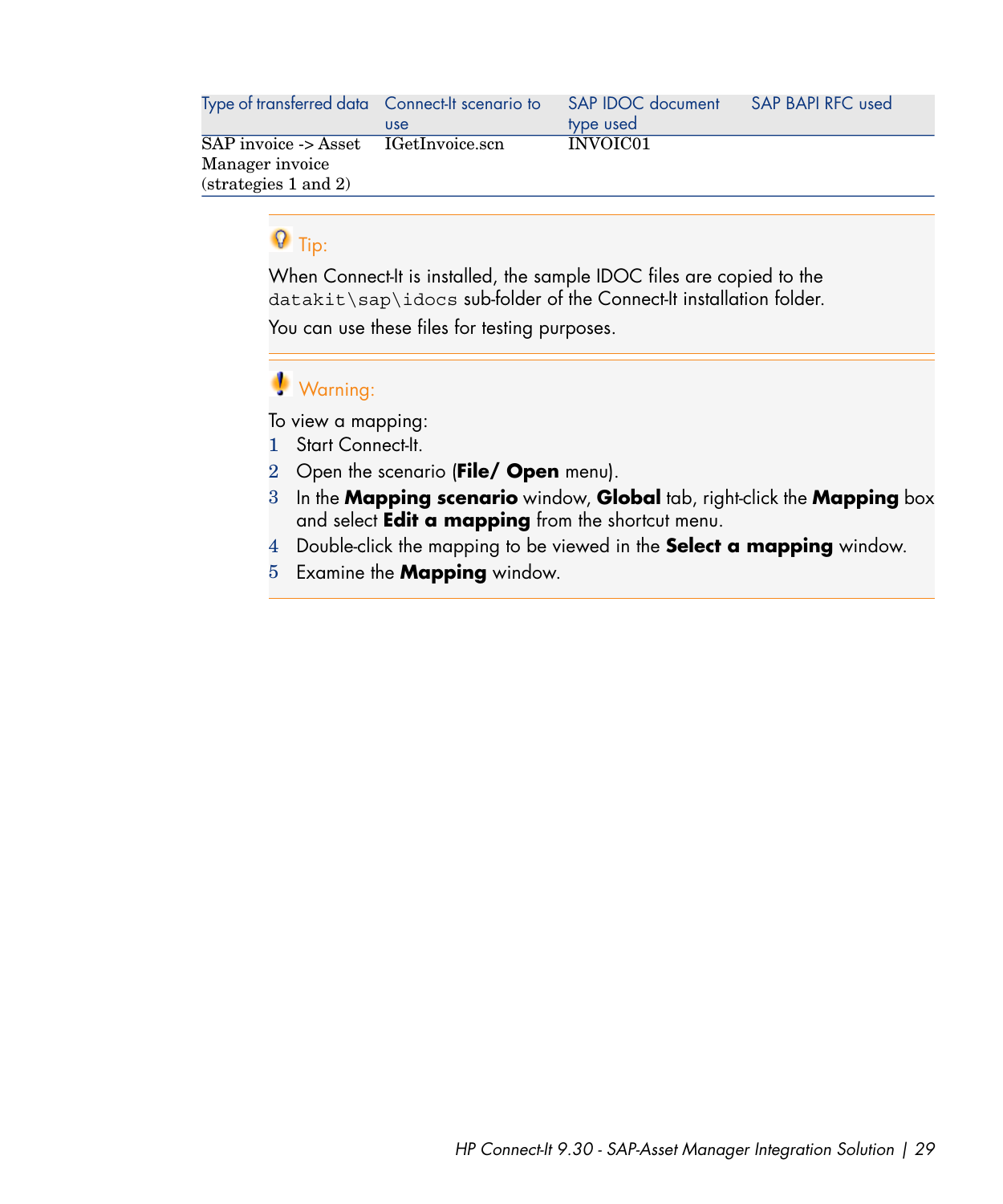*30 | HP Connect-It 9.30 - SAP-Asset Manager Integration Solution*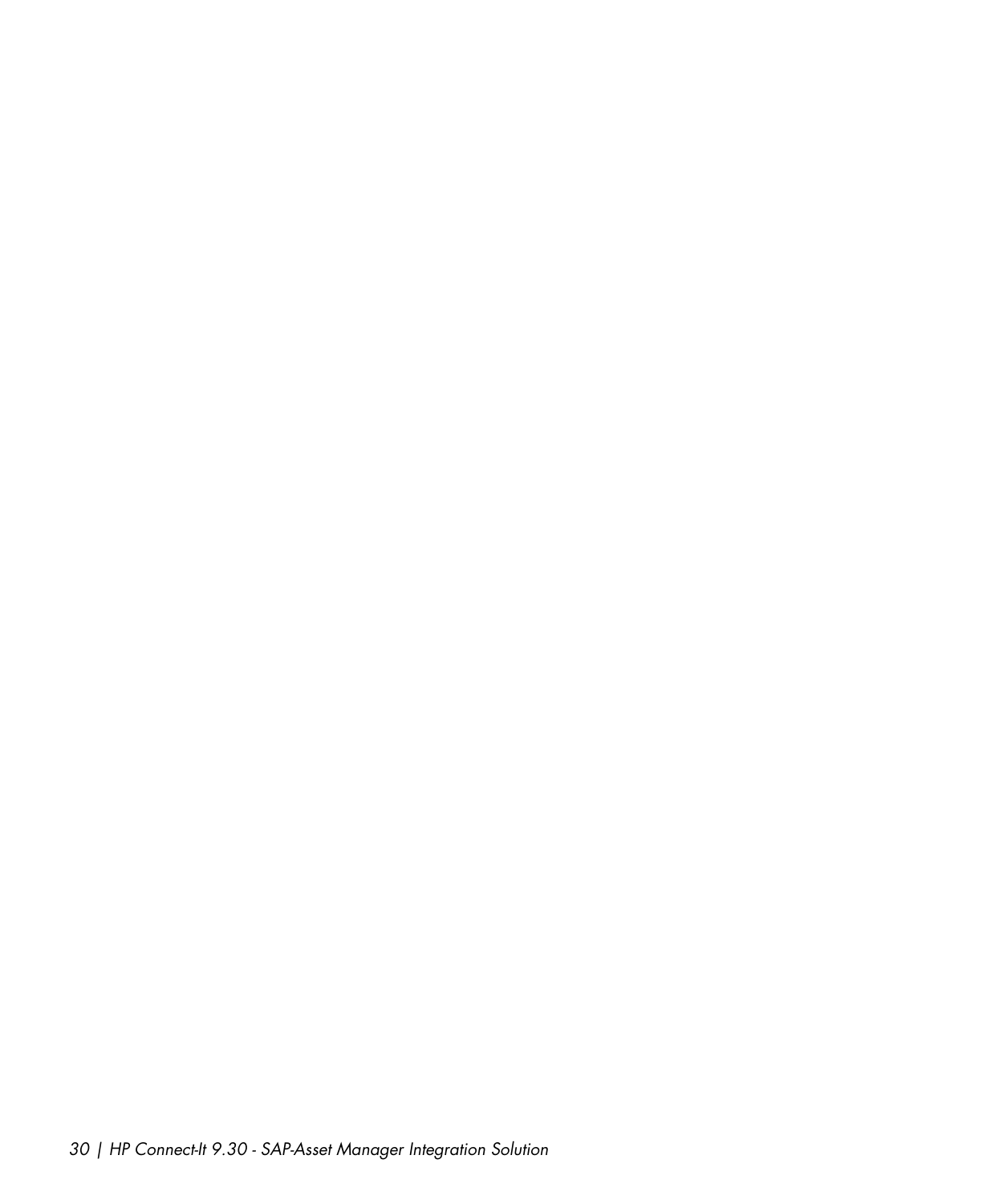## Index

#### <span id="page-30-0"></span>**A**

Adapting, [11](#page-10-2) Asset Manager - Installing and configuring, [16](#page-15-2)

#### **B**

BAPI, [12](#page-11-1) BAPI CREATE PO.scn, [28](#page-27-2) BAPI CREATE REQUEST.scn, [28](#page-27-3) BAPI\_GOODSMVT\_CREATE, [28](#page-27-4) BAPI PO\_CREATE, [28](#page-27-5) BAPI RECEIVE.scn, [28](#page-27-6) BAPI\_REQUISITION\_CREATE, [28](#page-27-7)

#### **C**

Configuration Connect-It, [17](#page-16-1) Configuring Asset Manager, [16](#page-15-2) SAP, [16](#page-15-3) Connect-It - installation and configuration, [17](#page-16-1) Connectors, [13](#page-12-1) COSMAS01, [23](#page-22-0) CREMAS01, [22](#page-21-2)

Customization, [11](#page-10-2)

#### **D**

Data Types, [12](#page-11-2)

#### **H**

HRMD\_A01, [22](#page-21-3)

#### **I**

IDOC, [12](#page-11-1) IGetCompany.scn, [22](#page-21-4) IGetCostcenter.scn, [23](#page-22-1) IGetInvoice.scn, [29](#page-28-0) IGetPeople.scn, [22](#page-21-5) Installation Asset Manager, [16](#page-15-2) Connect-It, [17](#page-16-1) SAP, [16](#page-15-3)

#### **M**

Mappings - Displaying, [21](#page-20-1)

#### **O**

Overview, [11](#page-10-0)